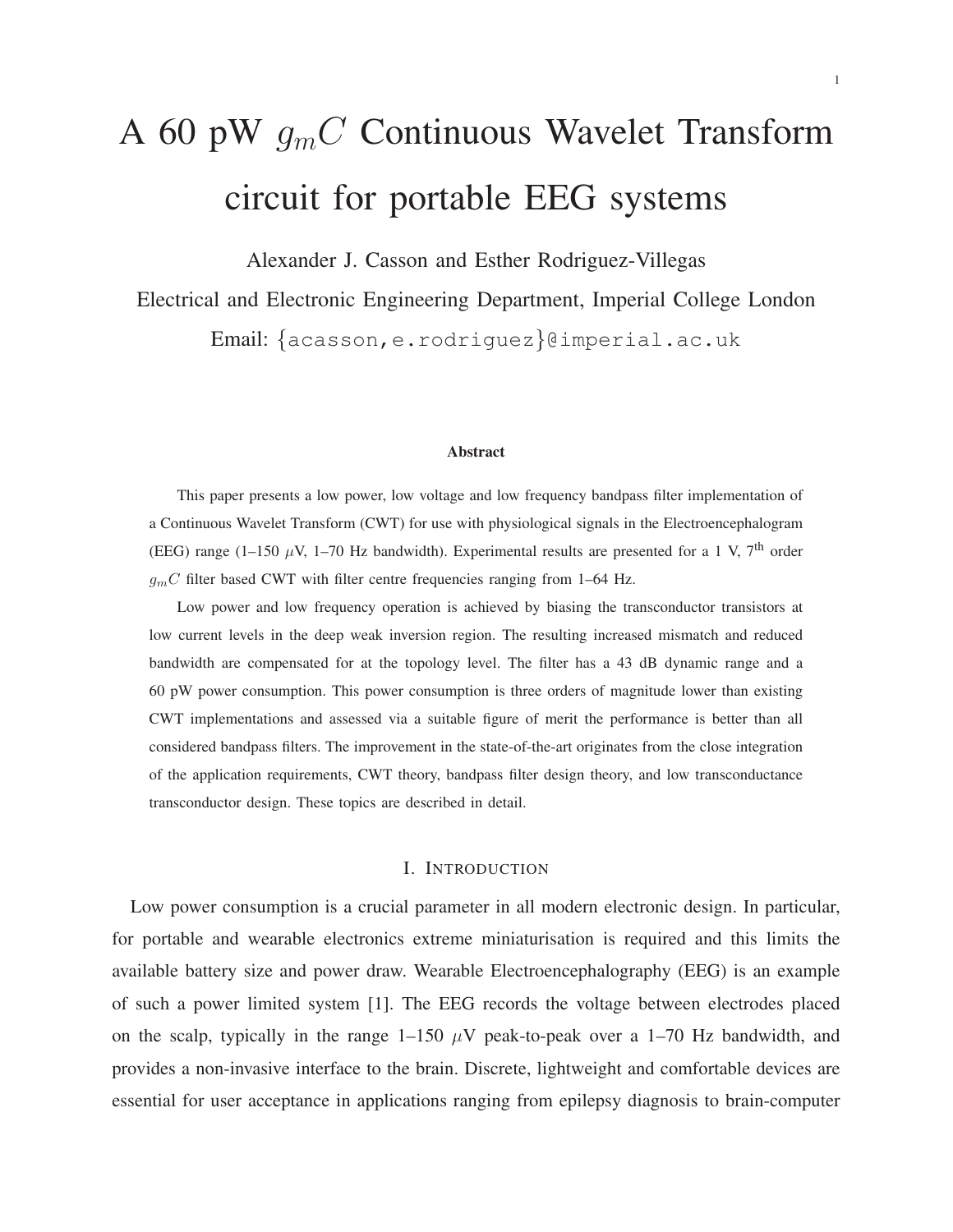interfaces [1]. To this end, a series of low power integrated EEG front-end amplifiers have been reported [2]–[4], as have low power integrated transceivers for bio-telemetry applications [5], [6]. However, it is agreed that further decreases in the average system power consumption can be achieved via the inclusion of online signal processing, or *intelligence*, in the portable EEG device itself [1], [4]: by providing real-time data reduction the utilisation of the relatively high power transceiver can be decreased. Provided that the signal processing uses very little power, the power saved from the transceiver leads to a reduction in the overall system power consumption.

The Continuous Wavelet Transform (CWT) is a well known signal processing technique and is potentially very suitable for use within this low power aim. The CWT of a signal  $f(t)$  is

$$
W(a,b) = \frac{1}{\sqrt{a}} \int_{-\infty}^{\infty} f(t) \psi^* \left(\frac{t-b}{a}\right) dt \tag{1}
$$

where  $\psi(t)$  is the *mother wavelet*, a is the dimensionless analysis *scale* and b is the time at which the transform is taken. At each analysis scale (1) corresponds to the convolution of  $f(t)$ with an impulse response

$$
h(t) = \frac{1}{\sqrt{a}} \psi\left(\frac{-t}{a}\right). \tag{2}
$$

Given the properties of the CWT it is found that  $h(t)$  corresponds to a bandpass filter structure [7], [8]: the mother wavelet determines the shape of the bandpass filter, and the centre frequency is set by the analysis scale. A low power CWT can thus be provided by a low power bandpass filter with impulse response  $h(t)$ .

This paper reports experimental results for an on-chip implementation of a Mexican hat-like mother wavelet CWT, named the Low Power CWT (LPCWT) as it is suitable for very low power use. The LPCWT is implemented as a  $g<sub>m</sub>C$  bandpass filter optimised for low voltage and low power operation with physiological signals. Inherently low power and low frequency operation is achieved by the use of very low currents and transistors operating in the deep weak inversion region. Ordinarily the use of this operating region is avoided due to noise and bandwidth issues and decreased current matching. We present techniques for addressing these issues, making high order system design feasible. The net result is a seven pole, two zero, 2 Hz centre frequency  $q<sub>m</sub>C$  filter implemented in a 0.35  $\mu$ m CMOS process. The power consumption is 60 pW with a 43 dB dynamic range. This power consumption is nearly three orders of magnitude below the nearest previous CWT implementation using any mother wavelet. The improvement in the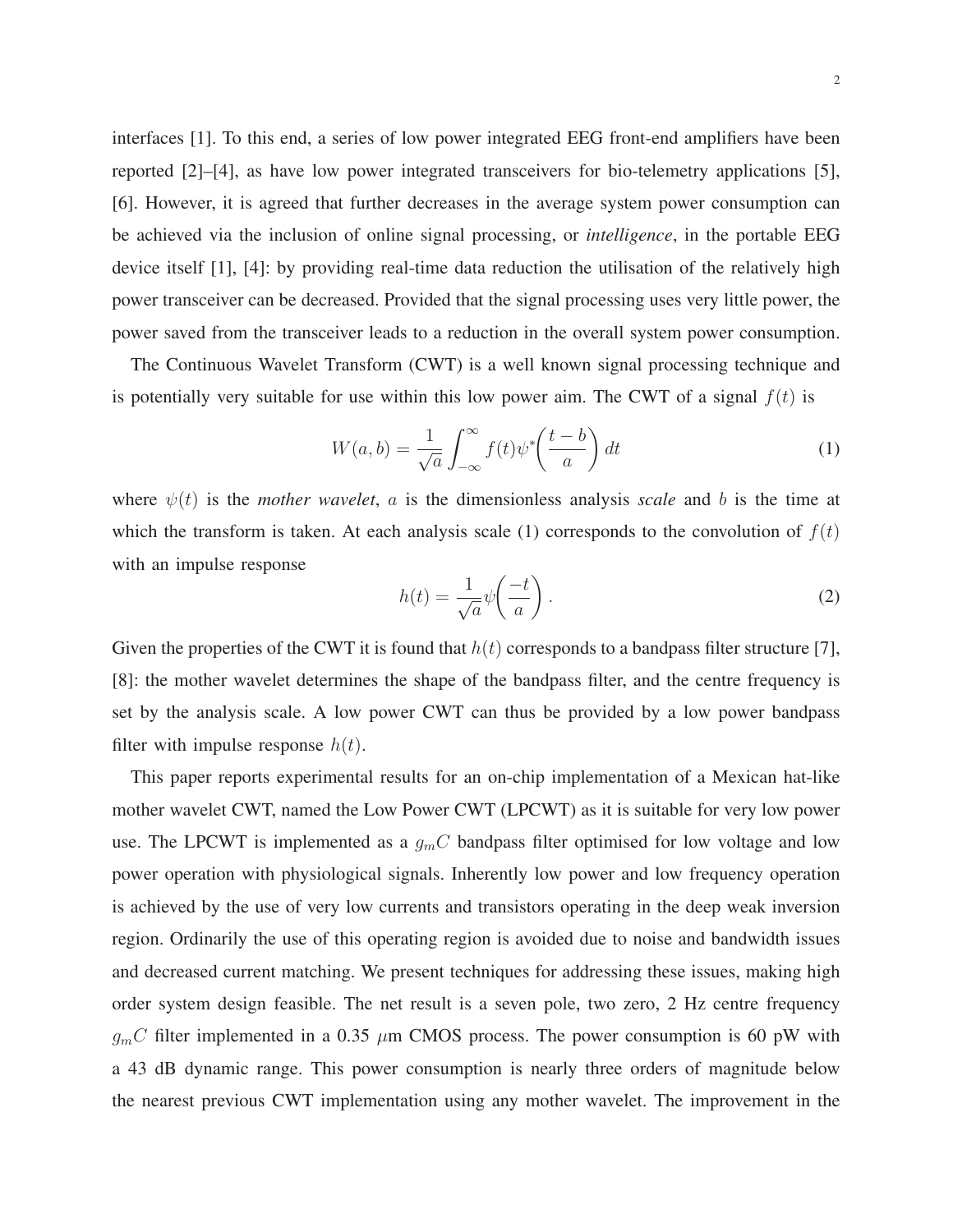state-of-the-art performance originates from the close integration of the application requirements, CWT theory, bandpass filter design theory, and low transconductance transconductor design. All of these topics are considered in detail. The end filter then compliments the work of  $[2]-[7]$ , [9], moving towards having a full EEG system, with node intelligence, integrated on-chip.

The remainder of this paper is organised as follows. Section II presents the LPCWT mother wavelet, the  $g_{m}C$  filter topology, and its associated properties. The utilised transconductor and deep weak inversion region design issues are then considered in Section III. Section IV presents the measured filter performance which is discussed and compared to previous work in Section V.

## II. LPCWT WAVELET FILTER TOPOLOGY

# *A. Transfer function*

The LPCWT mother wavelet function was proposed in [7] and has the transfer function

$$
H(s) = \frac{-\pi^{1/4}\sqrt{\frac{8}{3}a^5}s^2}{1+sT + \left(\frac{T^2}{2} - \frac{a^2}{2}\right)s^2 + \left(\frac{T^3}{6} - \frac{Ta^2}{2}\right)s^3 + \cdots}
$$
(3)

where the denominator is a truncated Maclaurin expansion of the term  $e^{sT - a^2 s^2/2}$  and T is a delay (in seconds) introduced to ensure that  $H(s)$  is open loop stable. The LPCWT wavelet has the impulse response shown in Fig. 1, and was designed so that this impulse response resembles the Mexican hat mother wavelet (the second derivative of a Gaussian function), defined as

$$
\psi(t) = \frac{2}{\pi^{1/4}\sqrt{3a}} \left(1 - \frac{t^2}{a^2}\right) e^{-t^2/2a^2}
$$
\n(4)

with the transfer function:

$$
\Phi(s) = \frac{-\pi^{1/4} \sqrt{\frac{8}{3}a^5 s^2}}{e^{-a^2 s^2/2}}.
$$
\n(5)

 $\Phi(s)$  has a low Q factor of 1.2 making the Mexican hat CWT very suitable for on-chip implementation. However, the presence of the exponential term in the denominator of (5) means that the Mexican hat wavelet cannot be implemented as a finite order, stable, analogue filter. [7] presented an approximation procedure, developing the LPCWT wavelet. The LPCWT is a wavelet in its own right, but one which resembles the Mexican hat.

Given  $(3)$ , application realistic testing is then essential to asses the performance of the LPCWT, to determine the order of the filter required, and the performance compared to the ideal Mexican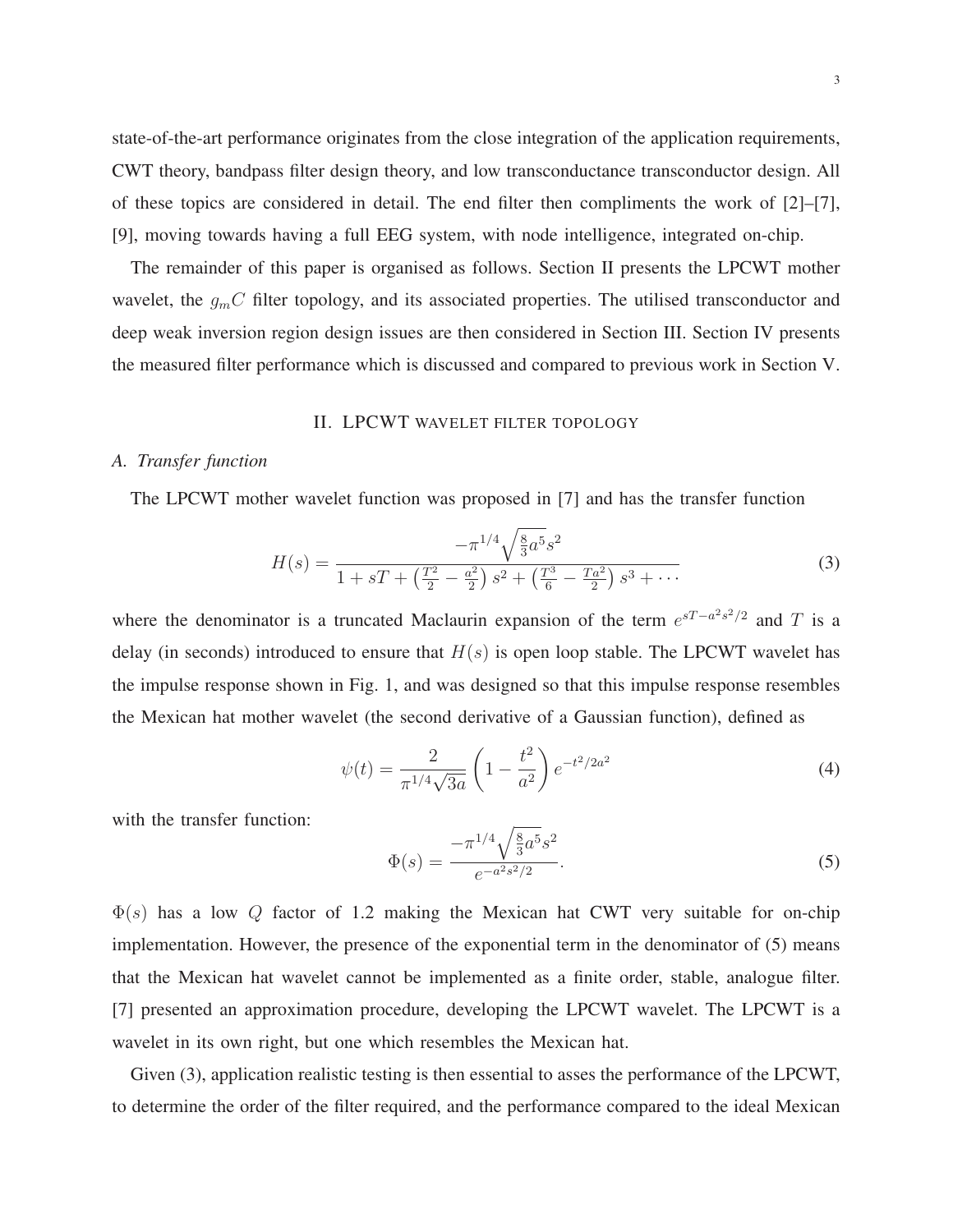hat. Our intended application is the real-time analysis of EEG signals in a portable monitor [9]. The aim is to use CWT coefficients to automatically detect epileptic spike features, which are of use for epilepsy diagnosis. By only storing or transmitting these spike features and ignoring background sections of data, data reduction can be achieved [1], [9]. [7] demonstrated that 3<sup>rd</sup> and 5<sup>th</sup> order LPCWT wavelets are not suitable for use within this aim as they lead to a noticeable degradation in performance compared to the Mexican hat wavelet. However, the  $7<sup>th</sup>$ order LPCWT achieves comparable performance in this realistic usage situation and so is suitable for use [7]. Hence for use in the EEG data reduction algorithm of [9], the values  $a = 0.1$  and  $T = 0.4$  s are used here. These give a low, 2.1 Hz, centre frequency filter to be implemented and the numerical value of this LPCWT transfer function is

$$
H(s) = \frac{-6.88 \times 10^{-3} s^2}{2.34 \times 10^{-8} s^7 + 1.34 \times 10^{-6} s^6 + 3.70 \times 10^{-5} s^5 + 6.79 \times 10^{-4} s^4}.
$$
\n
$$
+8.67 \times 10^{-3} s^3 + 0.075 s^2 + 0.40 s + 1
$$
\n(6)

# *B.* gmC *filter topology*

A key advantage of the LPCWT over previous analogue CWT methods is that it results in a transfer function which has a strictly Hurwitz denominator and a purely even numerator. As a result a doubly terminated LC ladder topology is possible, and a prototype network is illustrated in Fig. 2(a). Doubly terminated LC ladders have a minimal sensitivity to inexact component values [10], [11] and so an intrinsically robust CWT implementation can be achieved. This is additionally important for very low power, low voltage applications where the use of transistors biased in the weak inversion operating region is unavoidable. This operating region is associated with decreased matching of currents in current mirrors (see Section III-A), but the LC ladder topology helps overcome this limitation, facilitating low power operation.

For on-chip implementation a  $g_mC$  filter simulation of the LC ladder prototype is shown in Fig. 2(b). From Fig. 2(b)  $C_2$  is the smallest capacitor present and if capacitor values are expressed as ratios y to this (i.e.  $y_x = C_x/C_2$ ) the implemented transfer function is

$$
H(s) = \frac{ax^2}{bx^7 + cx^6 + dx^5 + ex^4 + fx^3 + gx^2 + hx + 1}
$$
 (7)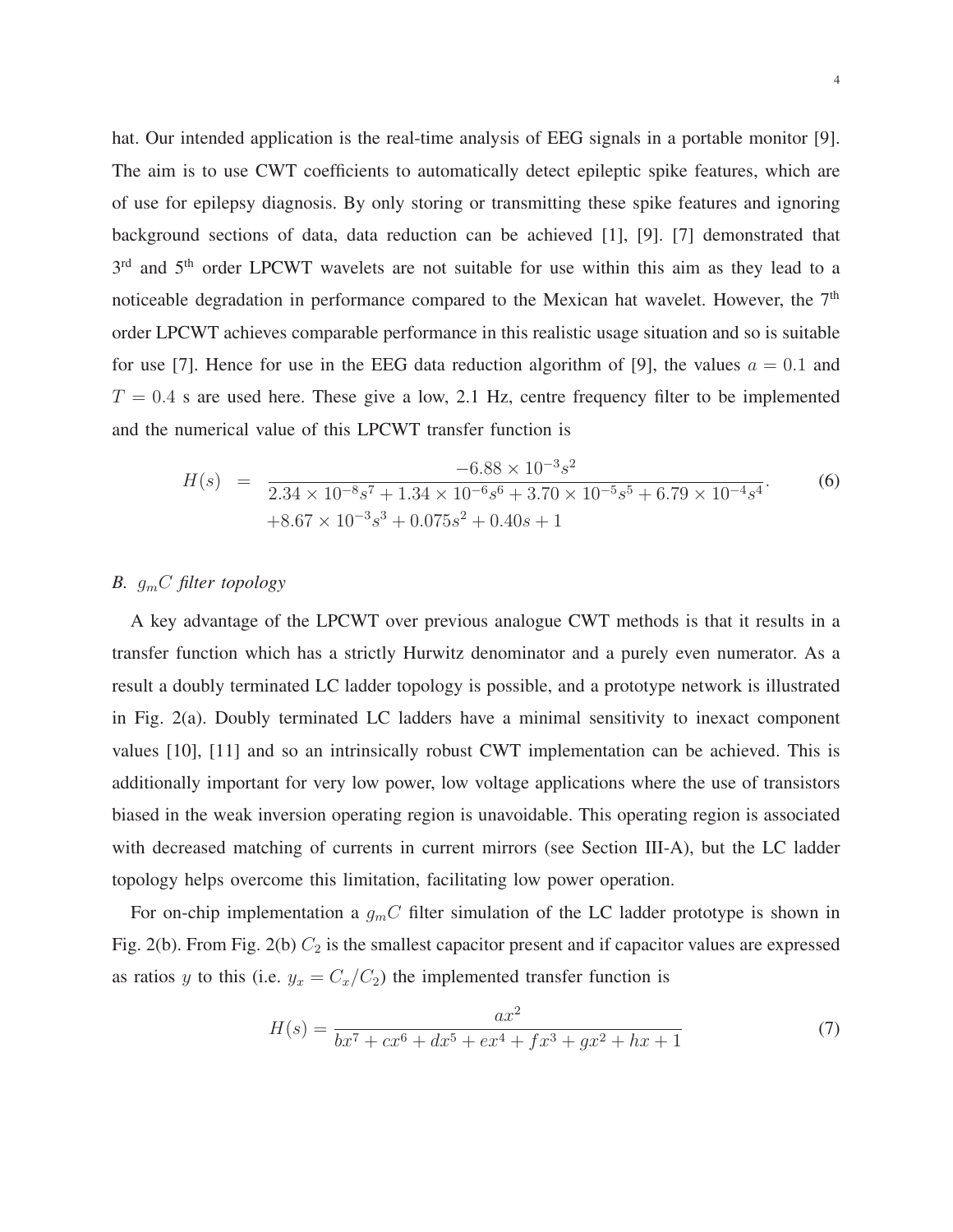where

$$
a = 2y_{L1} \tag{8}
$$

$$
b = y_1 y_3 y_4 y_{L1} y_{L2} y_{L3} \tag{9}
$$

$$
c = y_3 y_4 y_{L1} y_{L2} y_{L3} + y_1 y_3 y_{L1} y_{L2} y_{L3} \tag{10}
$$

$$
d = y_3 y_{L1} y_{L2} y_{L3} + y_3 y_4 y_{L2} y_{L3} + y_1 y_4 y_{L1} y_{L3} + y_1 y_4 y_{L1} y_{L2} + y_1 y_3 y_4 y_{L1} y_{L3}
$$
  
+ $y_1 y_3 y_{L1} y_{L2} + y_3 y_4 y_{L1} y_{L3}$  (11)

$$
e = y_1 y_{L1} y_{L3} + y_{L1} y_4 y_{L3} + y_1 y_3 y_{L1} y_{L3} + y_3 y_{L1} y_{L3} + y_{L1} y_3 y_4 y_{L3} + y_3 y_{L2} y_{L3} + y_3 y_{L1} y_{L2} + y_1 y_{L1} y_{L2} + y_4 y_{L1} y_{L2}
$$
\n(12)

$$
f = y_4y_{L2} + y_3y_{L2} + y_{L1}y_{L2} + y_3y_{L1} + y_1y_{L1} + y_3y_{L1}y_{L3} + y_{L1}y_{L3} + y_1y_3y_{L1}
$$

$$
+y_4y_{L1}+y_3y_4y_{L3}+y_1y_4y_{L1}+y_4y_{L3}
$$
\n(13)

$$
g = 2y_{L1} + y_{L2} + y_4y_{L1} + y_1y_{L1} + y_3y_{L3} + y_3y_{L1} + y_{L3}
$$
 (14)

$$
h = y_3 + y_{L1} + y_4 + 1 \tag{15}
$$

$$
x = \frac{sC_2}{g_m}.\tag{16}
$$

x is thus a modified complex frequency variable indicating that only  $g_m$  and  $C_2$  affect the centre frequency of the filter. For layout  $C_2$  can thus be used as the unit capacitance and all others matched to this. Capacitor ratios  $y$  can be well matched, giving the wanted filter shape while the filter centre frequency can be tuned by changing the transconductance. This arrangement is also beneficial as  $C_2$  is the only floating capacitor in the design. All other capacitors are connected between a transconductor input and ground and so can be pre-distorted to correct for the transconductor parasitic capacitances, helping to give the correct filter shape.

Note that, as with all LC ladder based implementations of arbitrary transfer functions, it is not possible to ensure that the correct centre frequency gain is realised. This can be compensated for by the presence of an ideal transformer, amplifier, or simply compensating for the expected values in the next part of the circuit. For the case here, the  $g<sub>m</sub>C$  filter of Fig. 2(b) has -1.3511 V/V extra gain compared to the LPCWT transfer function (6), and this is corrected for in the results graphs below. Furthermore, as will be seen in Section III-B, pre-distortion of  $C_2$  results in the gain factor being modified to -1.76 V/V.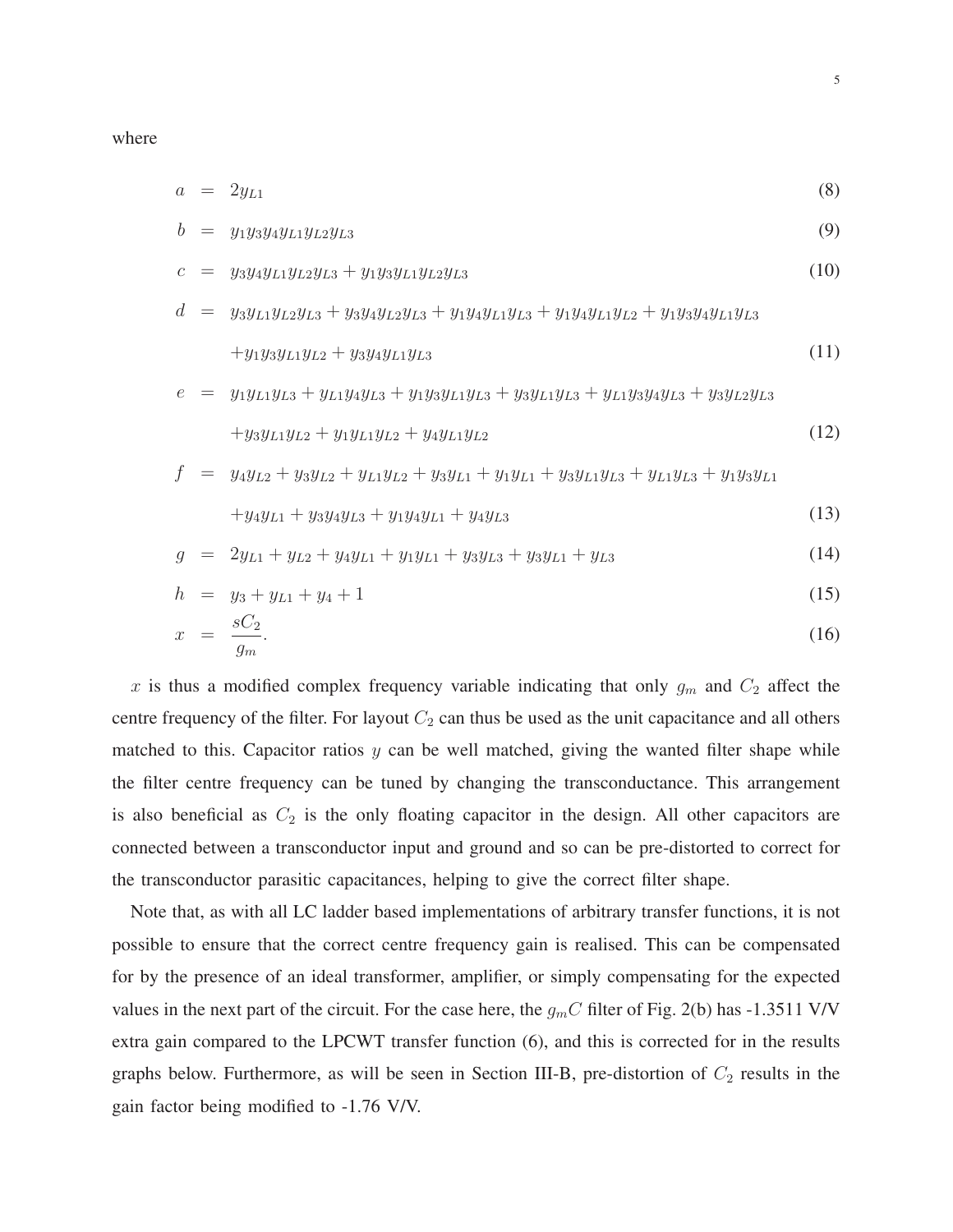# *C.* gmC *filter performance*

For the low power, low voltage and low frequency applications intended for the LPCWT, noise is a significant design parameter limiting the dynamic range. If the noise of the  $k<sup>th</sup>$  transconductor in Fig. 2(b) is modelled as a voltage source,  $V_k(j\omega)$ , in series with the transconductor negative input terminal, nine transfer functions can be defined from each noise source to the output node:

$$
H_k(j\omega) = \frac{V_{out}(j\omega)}{V_k(j\omega)}.
$$
\n(17)

If all of the transconductors are the same, and  $V_k(j\omega)$  has power spectral density  $S(\omega)$ , the filter input referred noise is then given by

$$
S_i(\omega) = S(\omega) \sum_{k} \left| \frac{H_k(j\omega)}{H(j\omega)} \right|^2 \tag{18}
$$

and the *noise transfer function* can be defined as

$$
N(\omega) = \frac{S_i(\omega)}{S(\omega)} = \sum_{k} \left| \frac{H_k(j\omega)}{H(j\omega)} \right|^2
$$
\n
$$
= \frac{1}{2} + 4.4 \times 10^3 \left| \frac{1}{x} \right|^2 + 4.4 \times 10^{-3} \left| 17.2 + \frac{7.6}{x} + \frac{1}{x^2} \right|^2
$$
\n
$$
+ 4.4 \times 10^{-3} \left| 9.6x^2 + 7.6 + \frac{1}{x} \right|^2
$$
\n
$$
+ 8.7 \times 10^{-3} \left| 101.3x^2 + 79.5x + 27.7 + \frac{7.6}{x} + \frac{1}{x^2} \right|^2
$$
\n
$$
+ 4.4 \times 10^{-3} \left| 606.7x^3 + 475.8x^2 + 175.6x + 52.9 + \frac{7.0}{x} \right|^2
$$
\n
$$
+ 4.4 \times 10^{-3} \left| 2566.0x^4 + 2012.3x^3 + 844x^2 + 303.0x + 57.3 + \frac{7.6}{x} \right|^2.
$$
\n(20)

Importantly  $(20)$  is only a function of x, the modified frequency variable. As a result only the centre frequency of the filter affects the input referred noise. No further optimisations at the filter topology level are possible.

## III. DEEP WEAK INVERSION IMPLEMENTATION OF THE LPCWT

For low frequency operation, keeping the required filter capacitances at values realistic for on-chip implementation, a transconductance of 100 pS is required. With a low, 1 V,  $V_{DD}$  on-chip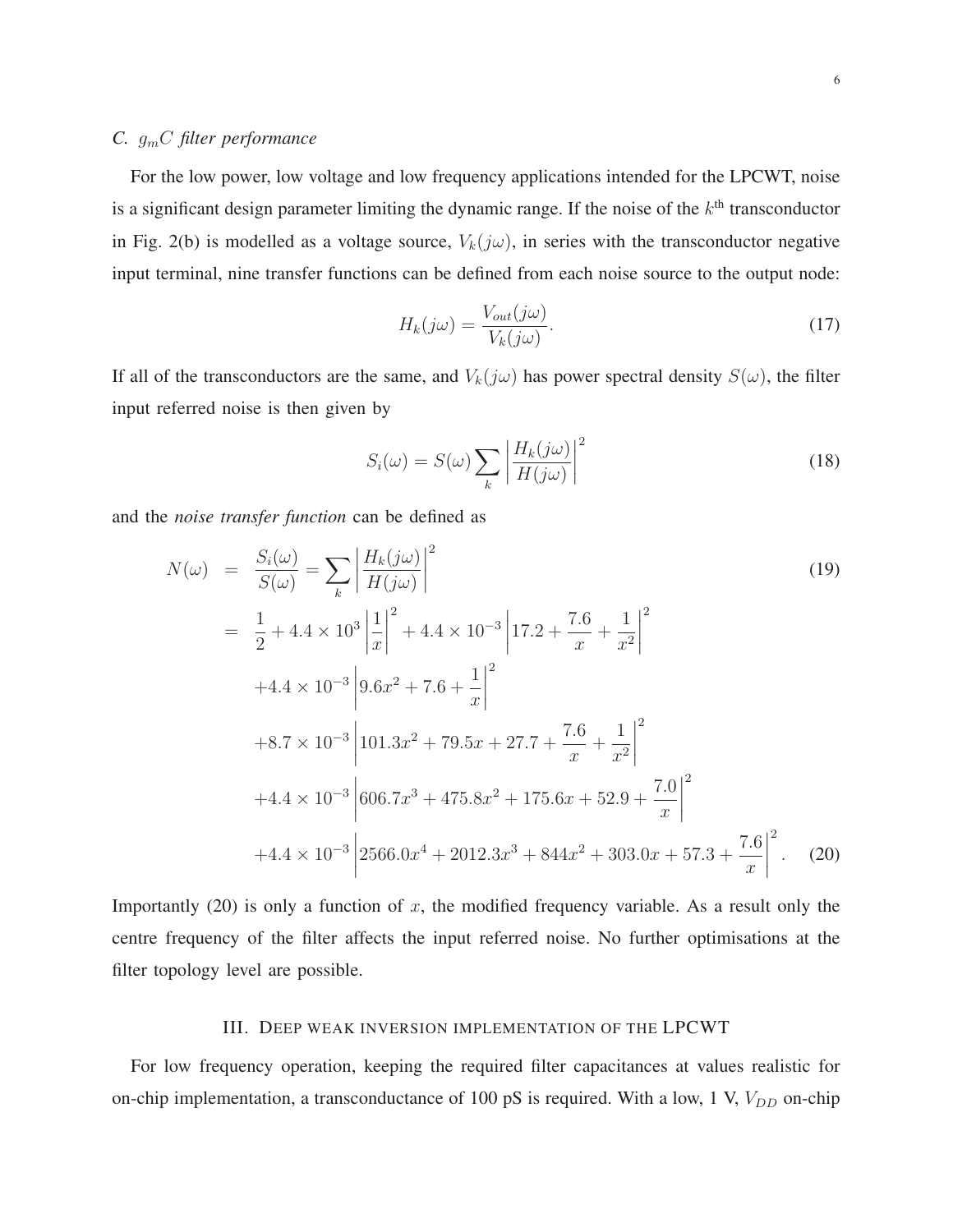signals are of the order of milli-Volts, and transconductances of 100 pS inevitably imply that currents of the order of pico-Amps are present. Given that these currents are present anyway, the circuit proposed here makes use of similarly low currents for the fundamental transconductor operation. This intrinsically provides the low frequency and low power operation required, without the need for complex transconductor topologies.

The simplest differential input transconductor is the NMOS differential pair as shown in Fig. 3. The transconductance when all transistors are operating in weak inversion is given by

$$
g_m = \frac{I_{bias}}{2nU_t} \tag{21}
$$

where all symbols have their standard meanings. For the used process,  $n$  is approximately 1.3. Thus if  $I_{bias}$  is 6.5 pA the required 100 pS transconductance is realised utilising no special circuit techniques, keeping the potential complexity, noise and mismatch low. Nine identical transconductors from Fig. 3 are used in the LPCWT filter, all sharing the same M6 bias transistor.

The specific current,  $I<sub>S</sub>$  from the EKV model of weak inversion transistor operation [12], is approximately 230 nA for a square NMOS transistor in the used 0.35  $\mu$ m process. At  $I_{DS}$  = 6.5 pA the transistor inversion factor  $(i_f = I_{DS}/I_S)$  is thus  $3 \times 10^{-5}$  and all transistors are operating in the deep weak inversion region. Some important design issues specific to this operating region are thus now addressed and overcome.

### *A. Deep weak inversion circuit design techniques*

*1) Biasing:* Fig. 4(a) shows a replication of the transistor characterisation work from [13]: the  $I_{DS} - V_{GS}$  curve of an on-chip 1  $\mu$ m by 1  $\mu$ m NMOS transistor is plotted. The ability to measure and process pico-Amp on-chip currents is clearly demonstrated; on-chip current processing is not limited by leakage currents until femto-Amp levels. [13] used negative  $V_{GS}$  values to provide very low currents in a current mode, first order, log domain, low pass filter. Numerous published implementations have since used pico-Amp scale currents in parts of the design, but not to implement the full circuit functionality.

However, apparent from Fig. 4(a) is that at pico-Amp currents the leakage current in the bondpads becomes significant. This is seen as the *levelling off* of the measured results compared to the simulated ones, and can prevent external current biasing of deep weak inversion circuits. If significant, the Fig. 3 transconductor can be voltage biased: the fixed  $I_{DS} - V_{GS}$  relationship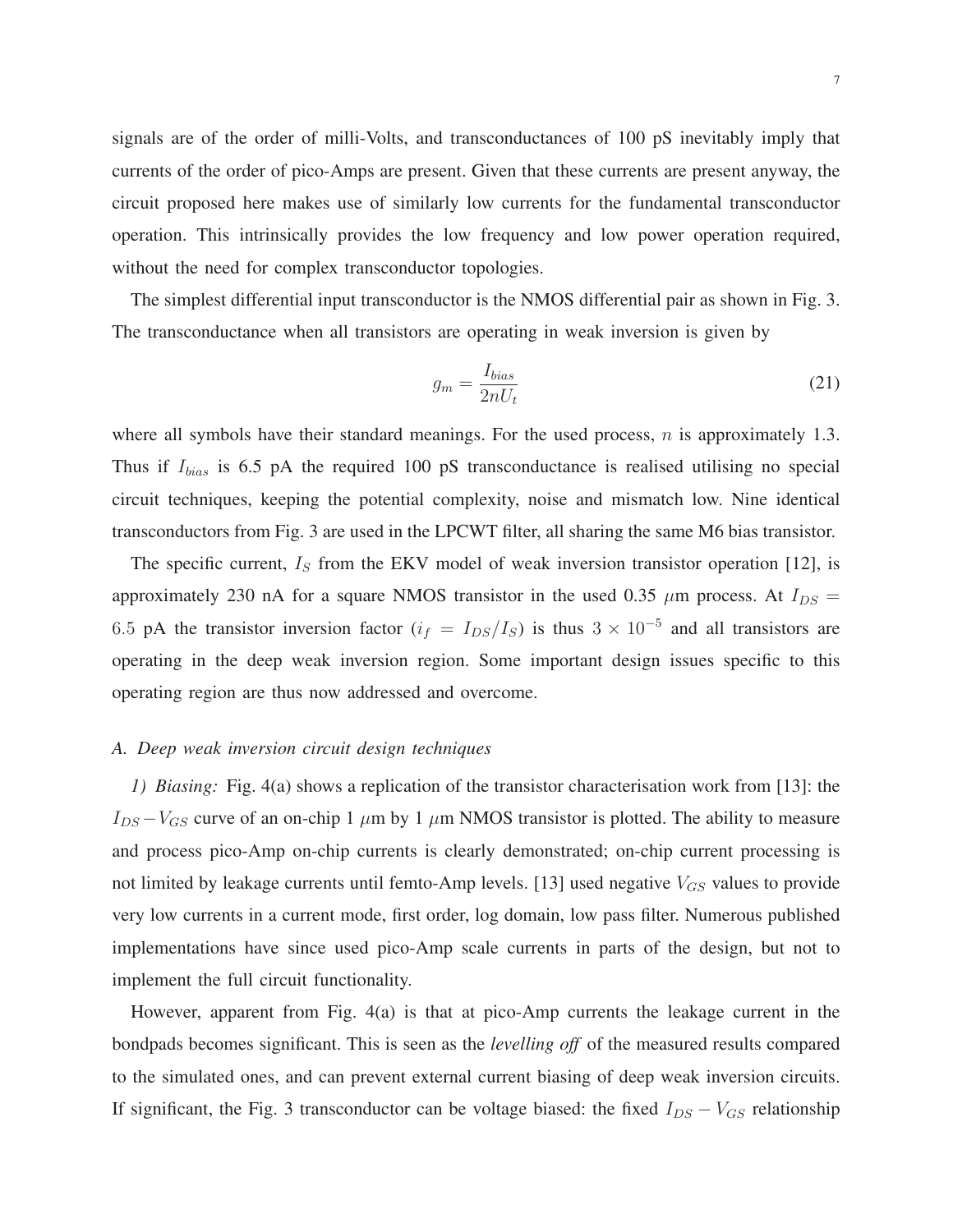of bias transistor M6 can be used to ensure that the transconductor has the correct bias current even if extra current is drawn from the external current source as bondpad leakage current.

*2) Linearity:* The linearity of a differential pair based transconductor was derived in [14] in terms of  $i_f$ . If  $\Gamma$  represents the maximum allowable difference between the ideal linear and actual non-linear transconductor output current, the linear range can be found as [14]

$$
V_{lin} = 1.5nU_t\sqrt{\Gamma(1+i_f)}.\t(22)
$$

The presence of the inversion factor demonstrates the significant loss in input range between strong and weak inversion operation. In the weak inversion region, however, little decrease is present as deeper weak inversion is used. If  $\Gamma = 0.05$  (5%), for standard weak inversion  $i_f = 0.1$ and  $V_{lin} = 11.4$  mV. For deep weak inversion as  $i_f \rightarrow 0$ ,  $V_{lin} \rightarrow 10.9$  mV. Utilising deep weak inversion thus reduces the linear range by only 0.5 mV. Compared to the standard weak inversion design case, deep weak inversion is no more challenging.

*3) Noise:* The wanted bandpass filter has a 2.1 Hz centre frequency and such low frequency operation is ordinarily associated with large amounts of flicker noise. However, the flicker noise corner frequency is given by [15]

$$
f < \frac{K I_{DS}}{2qWL}.\tag{23}
$$

where  $f$  is frequency,  $K$  is a process and transistor dependent parameter and all other symbols have their standard meanings. For transistors biased at pico-Amps  $I_{DS}$  is so low that thermal noise still dominates at 2 Hz. Simulations of the end filter indicate that the largest in-band flicker noise component is only 0.01% of the total noise. As a result NMOS transistors can be used for the input stage of the transconductor without significantly affecting the low frequency noise produced. Ordinarily PMOS inputs may have been preferred due to their lower flicker noise coefficient, but in this case it makes no practical difference. The lower NMOS threshold voltage then simplifies operation from a low, 1 V supply.

*4) Matching:* The current matching of supposedly identical transistors is much worse when they are operating in the weak inversion region compared to the strong inversion region [16]. Fig. 4(b) illustrates this for the 0.35  $\mu$ m process used here using simulated results showing the relative current mismatch from 100 Monte-Carlo runs with different average drain currents and transistor widths. Decreased matching at low currents, and the size dependence of the matching,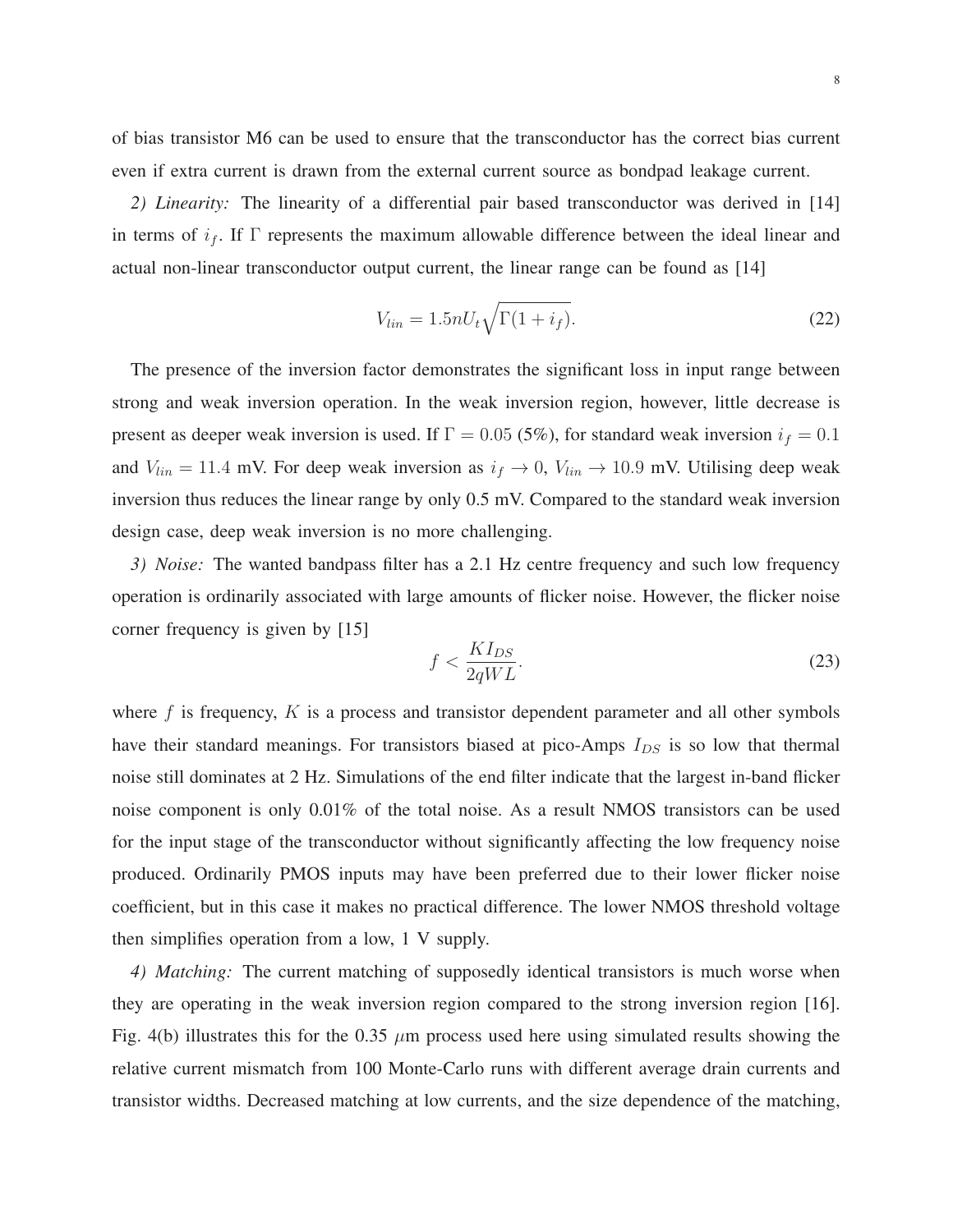is clearly seen. Also seen, however, is a *levelling off* of the mismatch at very low currents. Between weak inversion operation and deep weak inversion operation there is no significant decrease in matching. The challenge of designing robust deep weak inversion circuits is again no more than that of standard weak inversion design.

## *B. Transistor sizing and capacitor pre-distortion*

As noted previously, leakage currents are generally of the order of femto-Amps and are not found to present a major limitation for a 6.5 pA bias current. Instead, transistor sizing is a direct trade-off between mismatch and bandwidth. Larger devices have improved matching at the cost of increased parasitic capacitances and reduced bandwidth. The bandwidth is also decreased at lower bias currents. Small signal analysis shows that the low frequency frequency response of the transconductor is dominated by a single pole and zero [17]:

$$
g_m \to \frac{g_m}{2} \cdot \frac{s + 2\omega_o}{s + \omega_o} \tag{24}
$$

where  $\omega_o$  is set by the bias current and the parasitic capacitances present. Using the transistor sizes in Fig. 3,  $\omega_o$  is 37 Hz although the close proximity of the dominating pole and zero results in an increase of the 3 dB bandwidth to 52 Hz. Even this bandwidth, 1.4 decades above the filter centre frequency, introduces significant distortion into the in-band filter response, as shown in Fig. 5. This could be resolved by using smaller transistors, reducing the parasitic capacitors, and accepting the additional mismatch introduced. Alternatively here, larger transistors are used, and the distortion of the filter frequency response is overcome by pre-distorting the value of the floating capacitor  $C_2$ .

By substituting (24) into (7) it is possible to model the limited transconductor bandwidth and its effect on the filter transfer function.  $C_2$  is then pre-distorted from the initial value of 2.48 pF to improve the match between the wanted and implemented responses. A value of  $C_2 = 3$  pF is used here, significantly improving the filter shape compared to the non-pre-distortion case, as shown in Fig. 5. With this pre-distortion and a 6 pA bias current the LPCWT centre frequency is now 2 Hz, and experimental results in Section IV are presented for this 2 Hz case. The 2.1 Hz case can be achieved by re-tuning via the M6 bias condition if desired; all centre frequency tunings use the same pre-distorted  $C_2$  value.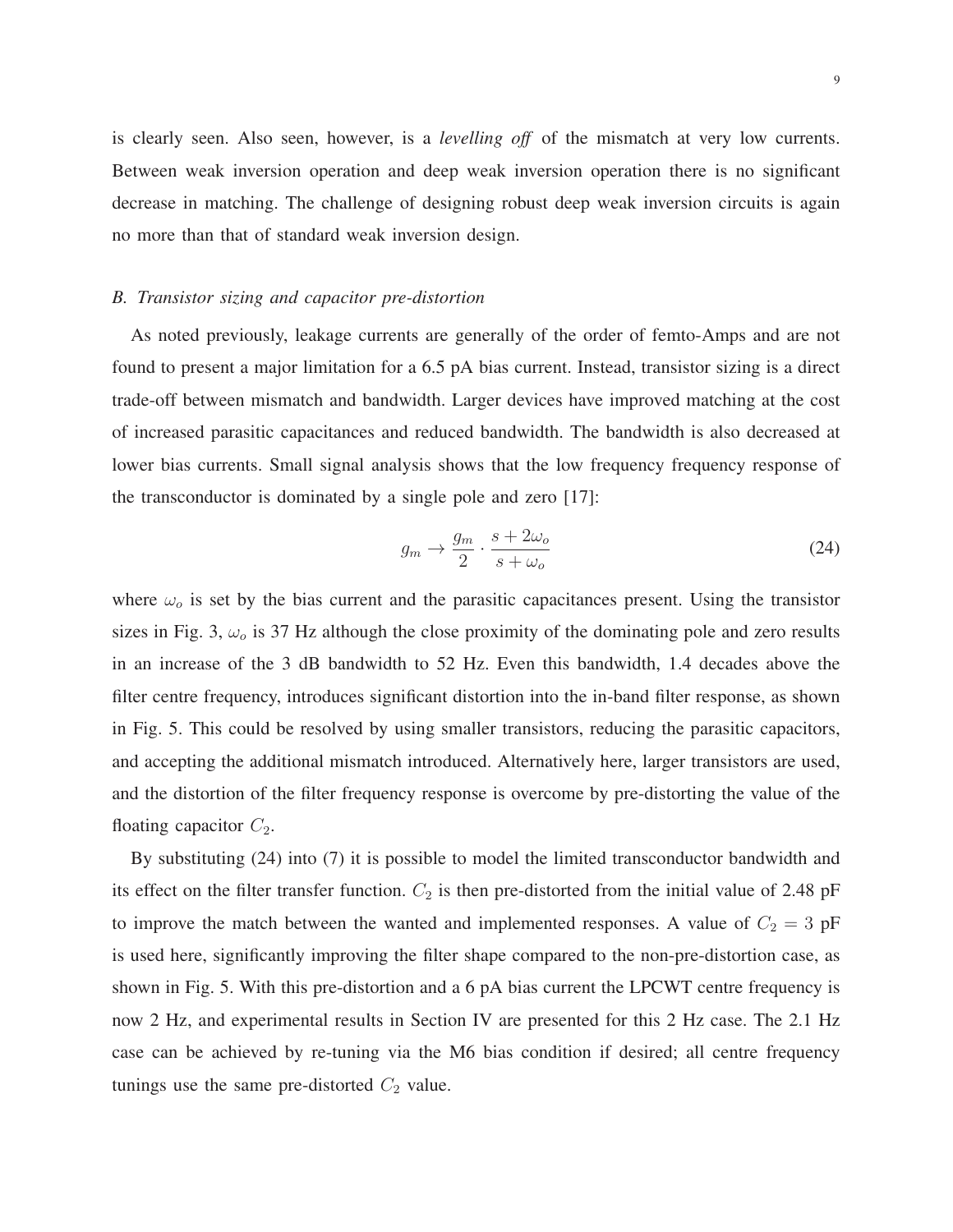Finally, note that the  $C_2$  pre-distortion also has an effect on the filter's centre frequency gain and the arbitrary gain factor between the wanted and implemented responses is corrected to -1.76 V/V to achieve the best possible agreement. For implementation, the grounded capacitors in the design are also pre-distorted from the values in Fig. 2(b), by approximately 750 fF per connected transconductor, compensating for the input capacitance of the transconductors.

# IV. EXPERIMENTAL RESULTS

The LPCWT filter was fabricated in a 0.35  $\mu$ m, single well, 2 poly, 3 metal CMOS process and a micrograph is given in Fig. 6. Detailed measurements are presented here for one chip selected at random from the supplied samples and assumed to be representative. No pre-selection to get the best or worst performance has been done. Nine other chips are tested for matching of the gain and group delay responses only. All measurements are PCB based and to drive the test equipment the output node of the filter is buffered.

## *A. Wavelet operation*

Fig. 7(a) shows the measured Bode magnitude response and filter group delay for a 2 Hz centre frequency LPCWT filter using a 20 mV<sub>pp</sub> input signal. The ideal LPCWT  $H(s)$  function, (3), is also shown. To quantify inter-chip variations results from ten different chips from the same batch are present and in each case 100 repeat readings are averaged to remove the effects of noise in any one reading. All filters use a 6 pA bias current and the mean centre frequency found is 2 Hz, as desired, with a standard deviation of 0.04 Hz, 2% of the centre frequency value. The centre frequency gain tends to be below that of the schematic and extracted simulations, by approximately 0.93 dB, but this is within the range predicted by Monte-Carlo simulations.

Fig. 7(b) then shows the operation of a single chip at a range of centre frequency tunings. These centre frequencies are chosen as dyadic values over 1–64 Hz, covering the 70 Hz EEG bandwidth. Note that from (1) the gain of the CWT depends on the the analysis scale used. However, the  $g_{m}C$  LPCWT filter does not have this property, with all centre frequency tunings having the same gain. A factor of  $\sqrt{f_c/2}$  where  $f_c$  is the filter centre frequency has been applied in Fig. 7(b) to allow the two cases to be directly compared. To tune the LPCWT filter only the bias value is changed, as detailed in Table I, where both current and voltage biasing schemes can be used. Differences between the simulated and measured values are explained by changes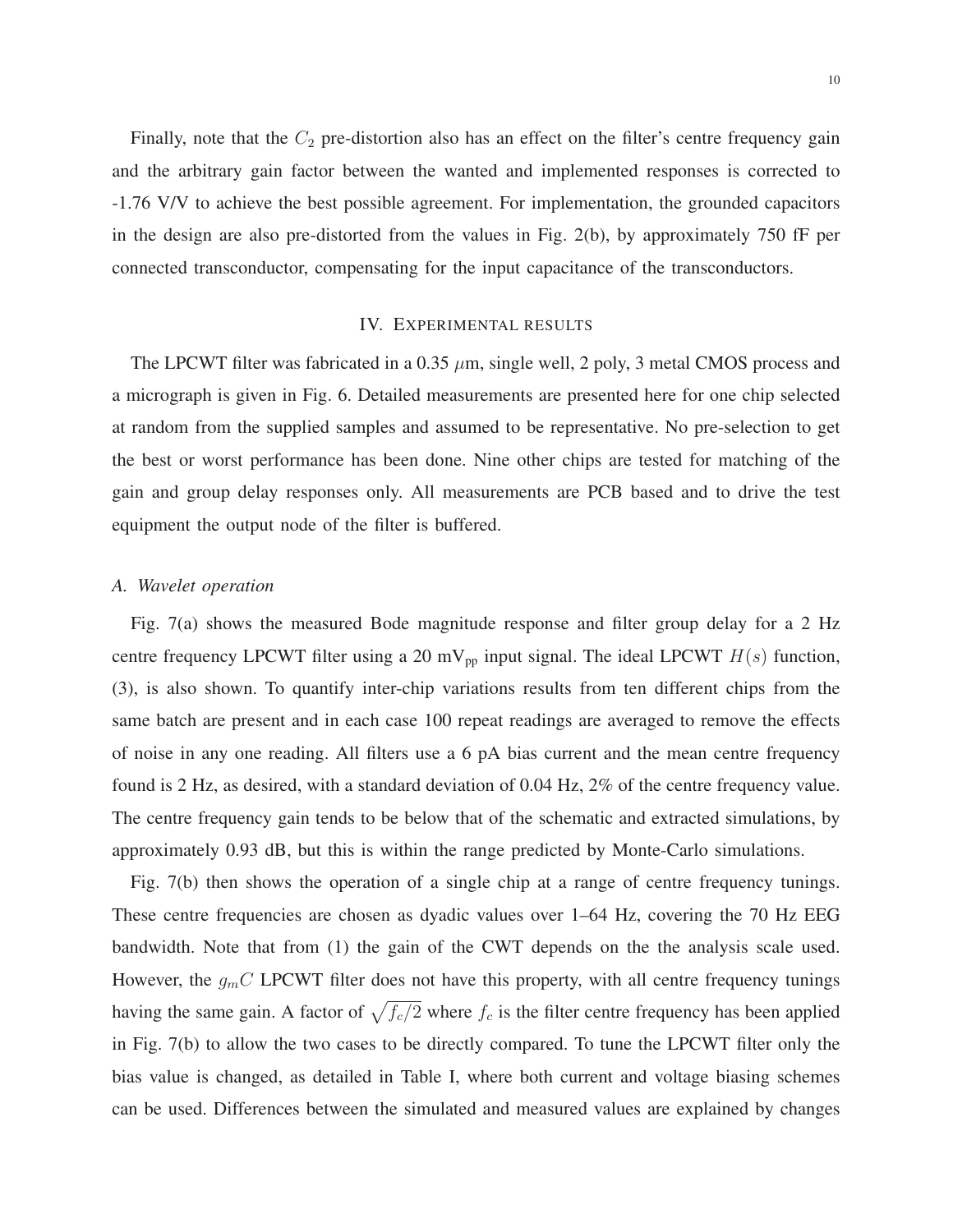in temperature between measurements and a measured 60 mV process variation in the threshold voltage. For each tuning of the mother wavelet  $H(s)$ , (3), both a and T are varied.

The measured impulse response, which shows the implemented LPCWT wavelet function, is shown in Fig. 8(a) for the 2 Hz centre frequency filter. For direct comparison with the wanted response the DC level at the filter output is removed and the area of the applied impulse corrected for. For presentation mains noise is also removed and the 0.93 dB gain difference observed in the Bode response is corrected for incorporating the negative sign from the -1.76 V/V gain factor. The correct LPCWT operation is clearly seen. Fig. 8(b) then shows 10 s of real EEG data processed by the LPCWT filter to demonstrate the filter operation on real input signals.

Finally, returning to Fig. 7(b), it can be seen that the measured group delay is approximately equal to  $T$ . This factor thus delays the filter output, and depending on the intended use of the transform this constant may want to be compensated for elsewhere. The overall group delay is not constant, but this is not a requirement for a valid CWT. Moreover, the variation in the group delay is much smaller than the impulse response duration from Fig. 8(a). The CWT is governed by a finite trade-off between the frequency resolution and the time resolution, with the frequency resolution being given approximately by the passband width of the bandpass filter and the time resolution by the duration of the impulse response. Thus any potential timing differences from the non-constant group delay are much smaller than the fundamental time resolution of the transform, and are consequently negligible.

#### *B. Noise and input range*

The measured input referred noise closely matches the simulated value and is 51  $\mu$ Vrms over a 1.5–2.5 Hz passband. As the LPCWT filter has a passband only 1 Hz wide the Total Harmonic Distortion (THD) is not a suitable measure of distortion as the harmonic components of a fundamental at the filter centre frequency necessarily fall outside the passband where they are attenuated and cannot be accurately measured. Nevertheless, measured using a 2 Hz, 20 mV<sub>pp</sub> input signal the THD is 0.3%. Instead, the filter distortion is measured via the third order Intermodulation Distortion (IMD3). Sine waves at 2 and 2.1 Hz are applied so that the modulation products fall within the passband, although it is noted that this passband is not flat. Both input components have amplitude 5 mV and the end result taken from averaging over ten readings. Both the extracted simulation and measured result give the IMD3 as -20 dBc. Tolerating -20 dBc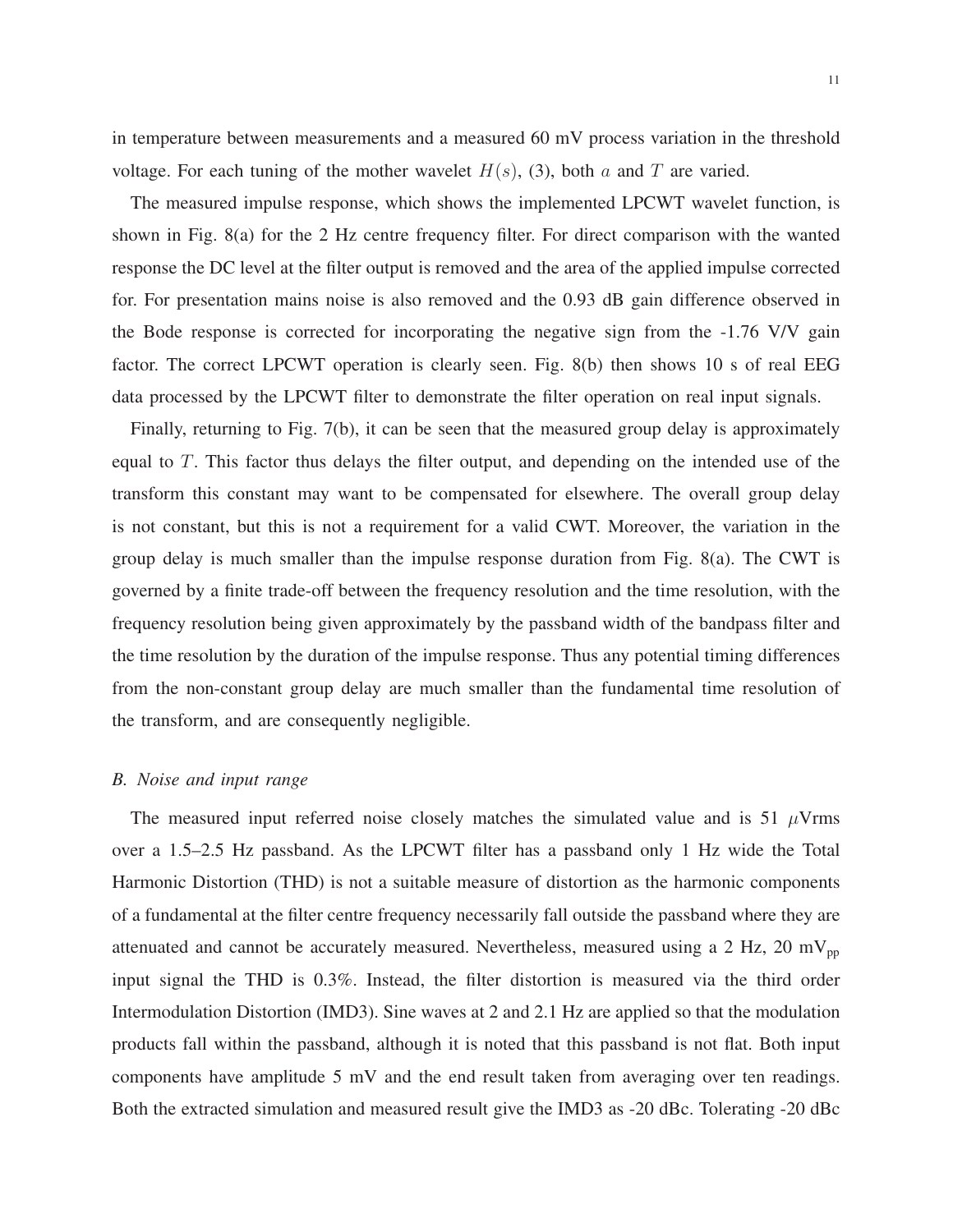of IMD3 the input linear range of the filter is thus 20 mV<sub>pp</sub> giving a dynamic range of 42.8 dB. The Input Common Mode Range (ICMR) for correct filtering operation is found to be 0.4–0.6 V, with the nominal common mode being 0.5 V.

## *C. Power consumption and area*

For a 2 Hz centre frequency filter the nominal bias current required is 6 pA. This corresponds to a filter power consumption of 60 pW which readily satisfies the low power requirement of the LPCWT. In reality, of course, this figure excludes the power consumption of the necessary current or voltage bias circuitry. The required bias is currently generated off-chip, and on-chip it must be robust to process variations and proportional to absolute temperature so it would not be unreasonable to expect the power consumption of this stage to be significant, likely dominating over the LPCWT power consumption. The implementation of such a bias block is beyond the scope of the LPCWT filter itself and so is not considered here in detail. [18] presented a 400 pA bias current block and combined with the current splitters proposed in [13] could be used to generate the required current.

For practical use however, it is noted that similar bias blocks will be required for the EEG front-end amplifier, ADC and other circuit blocks making up any complete system. It is thus not a lone requirement of the LPCWT stage, and the same block could be used to bias all of the stages in the system. More importantly, in comparison to the 25  $\mu$ W per channel power consumption of a typical EEG front-end system [3], the 60 pW required by the LPCWT is insignificant. In terms of the power budget, the signal processing provided by the LPCWT is *free*: information about the signal can be obtained without any meaningful increase in the total system power consumption. An additional area of  $0.216 \text{ mm}^2$  per analysis scale is required, but this too is essentially negligible compared to the volume required for the packaging, PCB, battery and other factors required to form a complete end system.

## V. DISCUSSION

Table II summarises the simulated and measured LPCWT performance and Table III compares this to the performance of other reported bandpass filters. Absolute performance is assessed through the power consumption while a relative comparison is provided by using the Figure of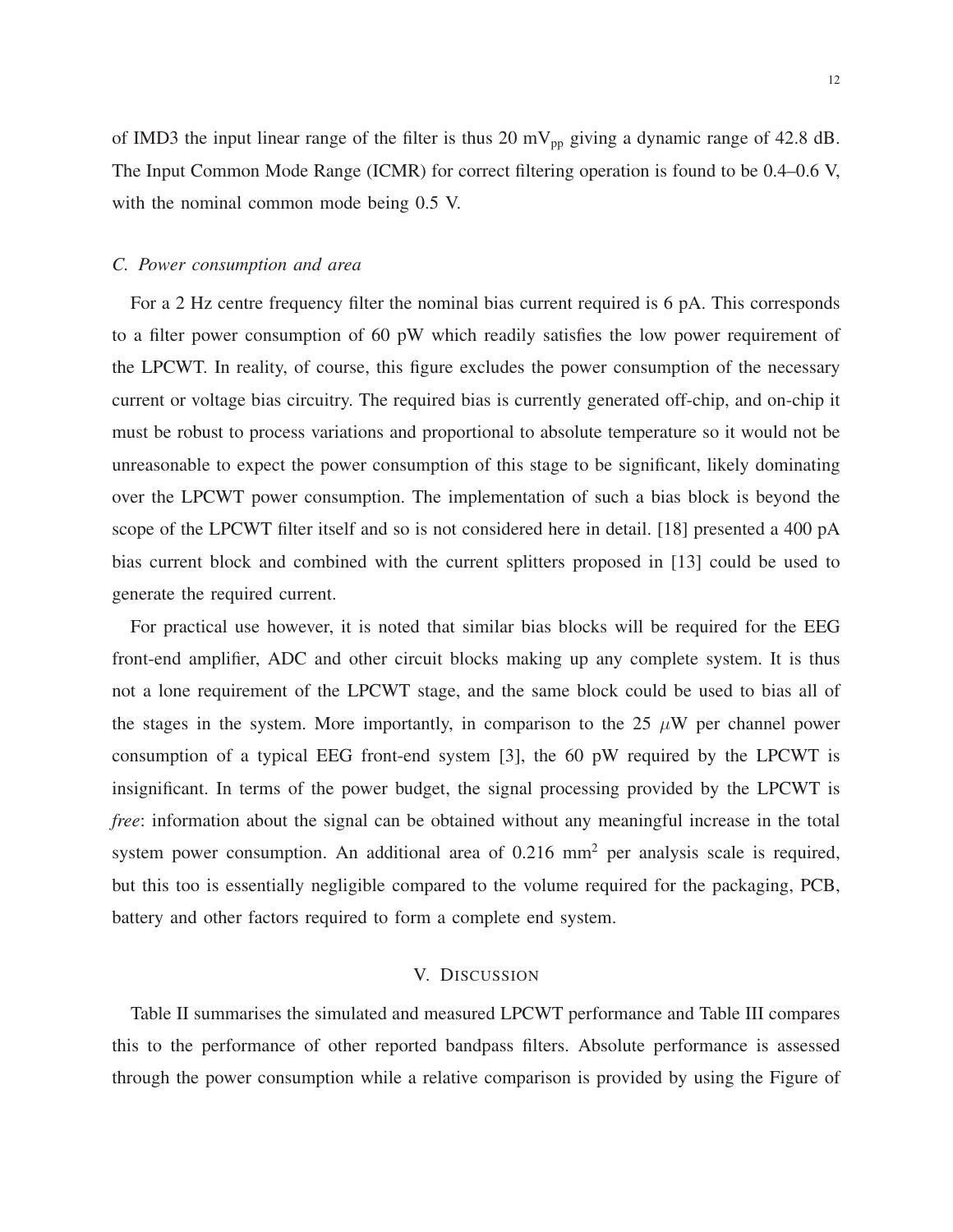Merit (FOM) from [19]:

$$
FOM = \frac{P \cdot V_{DD}}{p \cdot f_c \cdot DR} \tag{25}
$$

where  $P$  is the filter power consumption,  $p$  is the number of poles, and  $DR$  is the filter dynamic range. Lower FOM figures indicate better filter performance. Only filters with experimental results and sufficient details to derive the FOM are considered.

In Table III only [20], [21] report previous experimental CWT or Short-Time Fourier Transform implementations. The lowest reported power consumption for these is 390 nW. [22] reports measured results for a CWT filter with a power consumption <110 nW, but sufficient details to derive the FOM are not given. If simulated results are considered, [23] reports a 3<sup>rd</sup> order, 30 nW CWT filter; and [24] a 62 nW, 6<sup>th</sup> order CWT filter (similar to the order used here). In all cases the 60 pW power consumption of the LPCWT is nearly three orders of magnitude, or more, lower than these previous CWT implementations.

In addition to the lowest absolute power consumption, the FOM is improved by a factor of 3.45 compared to all the bandpass filters considered in Table III. Moreover, only one of the considered filters is capable of operating in the 2 Hz centre frequency region as required by the data reduction algorithm of [9]: [25] reports a bandpass filter with a minimum centre frequency of 0.1 Hz. However this comes at the cost of a large FOM and the maximum centre frequency is also limited to 5 Hz so a tuning range equivalent to the LPCWT filter is not possible. Note also that [26] reports a 2 pole bandpass filter with 60 dB dynamic range, a 122  $\mu$ W power consumption and 11.1 Hz centre frequency. The lower frequency cut-off is at 0.88 Hz however, and so although the centre frequency reported is 11 Hz it may be possible to use the same technique to operate in the 2 Hz region. Similarly  $[27]$  reports a good performance  $4<sup>th</sup>$  order bandpass filter with 250 pW power consumption at 10 Hz. Neither of these papers, however, provide sufficient details to derive the FOM and so they are not included in Table III.

Overall it is clear that the LPCWT reported here has excellent performance and can be of meaningful use for the online, low power, processing of physiological signals.

## VI. CONCLUSIONS

This paper has presented a low frequency and low power  $7<sup>th</sup>$  order bandpass filter for implementing the Continuous Wavelet Transform in the analogue domain. Nominal operation is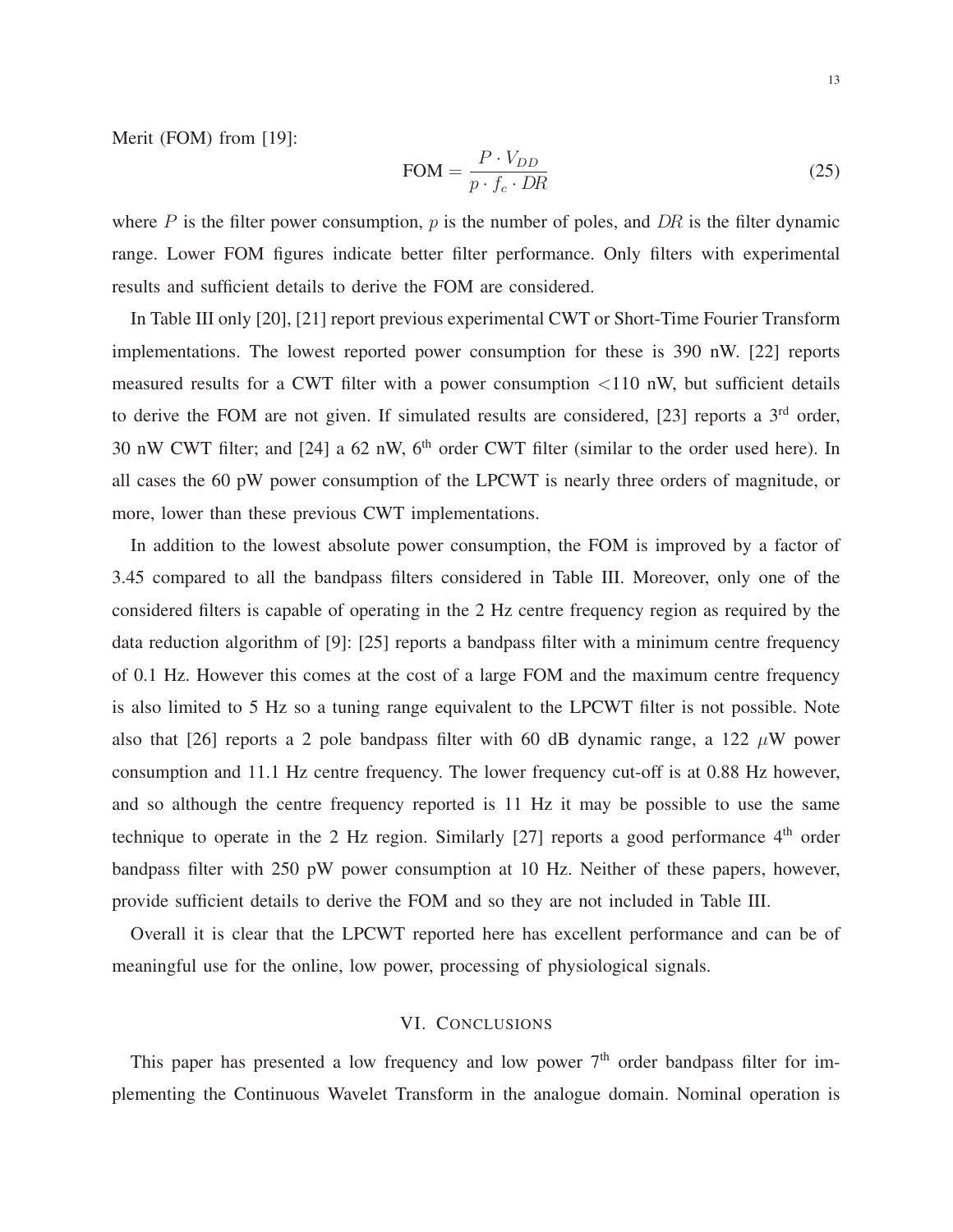achieved with a 2 Hz centre frequency for a 43 dB dynamic range and 60 pW power consumption. Operation over a 1–64 Hz range, covering the bandwidth of the EEG, has also been demonstrated.

Wearable electronics require extreme miniaturisation and low power consumption to operate from physically small batteries. The Low Power CWT (LPCWT) presented here provides an ideal signal processing basis for use in online data reduction algorithms for reducing the total system power consumption. In comparison to the power required for the EEG front-end circuits the generation of CWT coefficients is *free*.

### ACKNOWLEDGEMENTS

The research leading to these results has received funding from the European Research Council under the European Community's 7<sup>th</sup> Framework Programme, ERC grant agreement no. 239749.

#### **REFERENCES**

- [1] A. J. Casson, D. C. Yates, S. J. Smith, J. S. Duncan, and E. Rodriguez-Villegas, "Wearable electroencephalography," *IEEE Eng. Med. Biol. Mag.*, vol. 29, no. 3, pp. 44–56, 2010.
- [2] R. R. Harrison and C. Charles, "A low-power low-noise CMOS amplifier for neural recording applications," *IEEE J. Solid-State Circuits*, vol. 38, no. 6, pp. 958–965, 2003.
- [3] R. F. Yazicioglu, P. Merken, R. Puers, and C. Van Hoof, "A  $200 \mu W$  eight-channel EEG acquisition ASIC for ambulatory EEG systems," *IEEE J. Solid-State Circuits*, vol. 43, no. 12, pp. 3025–3038, 2008.
- [4] N. Verma, A. Shoeb, J. Bohorquez, J. Dawson, J. Guttag, and A. P. Chandrakasan, "A micro-power EEG acquisition SoC with integrated feature extraction processor for a chronic seizure detection system," *IEEE J. Solid-State Circuits*, vol. 45, no. 4, pp. 804–816, 2010.
- [5] P. Popplewell, V. Karam, A. Shamim, J. Rogers, L. Roy, and C. Plett, "A 5.2-GHz BFSK transceiver using injection-locking and an on-chip antenna," *IEEE J. Solid-State Circuits*, vol. 43, no. 4, pp. 981–990, 2008.
- [6] A. C. W. Wong, G. Kathiresan, C. K. T. Chan, O. Eljamaly, O. Omeni, D. McDonagh, A. J. Burdett, and C. Toumazou, "A 1 V wireless transceiver for an ultra-low-power SoC for biotelemetry applications," *IEEE J. Solid-State Circuits*, vol. 43, no. 7, pp. 1511–1521, 2008.
- [7] A. J. Casson, D. C. Yates, S. Patel, and E. Rodriguez-Villegas, "An analogue bandpass filter realisation of the continuous wavelet transform," in *IEEE EMBC*, Lyon, August 2007.
- [8] S. A. P. Haddad, S. Bagga, and W. A. Serdijn, "Log-domain wavelet bases," *IEEE Trans. Circuits Syst. I*, vol. 52, no. 10, pp. 2023–2032, 2005.
- [9] A. J. Casson and E. Rodriguez-Villegas, "Toward online data reduction for portable electroencephalography systems in epilepsy," *IEEE Trans. Biomed. Eng.*, vol. 56, no. 12, pp. 2816–2825, 2009.
- [10] G. C. Temes and J. W. LaPatra, *Introduction to circuit synthesis and design*. London: McGraw-Hill, 1977.
- [11] A. S. Sedra and P. O. Brackett, *Filter theory and design: active and passive*. Champaign: Matrix, 1978.
- [12] C. C. Enz, F. Krummenacher, and E. A. Vittoz, "An analytical MOS transistor model valid in all regions of operation and dedicated to low-voltage and low-current applications," *Analog Integr. Circ. Sig. Process.*, vol. 8, no. 1, pp. 83–114, 1995.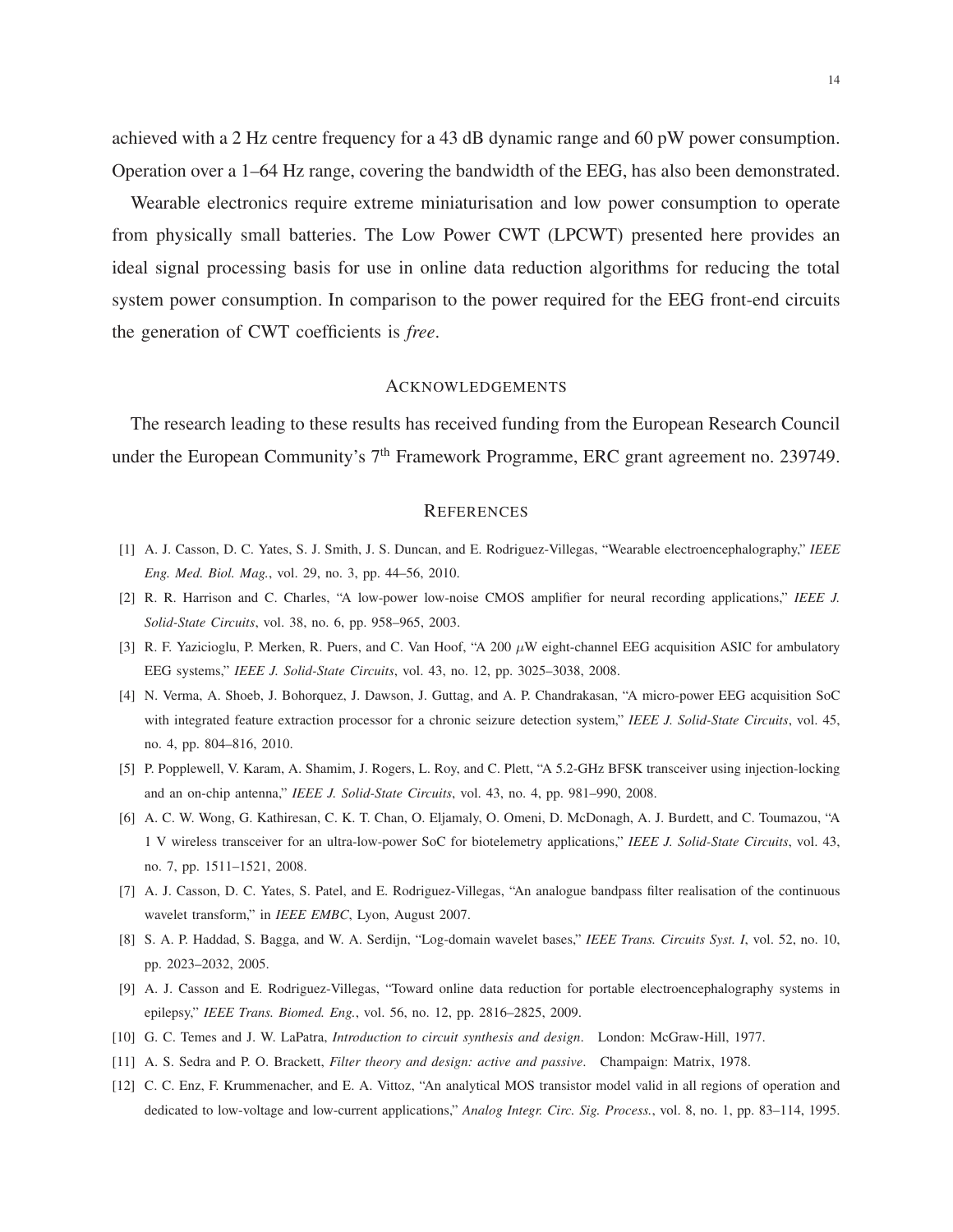- [13] B. Linares-Barranco and T. Serrano-Gotarredona, "On the design and characterization of femtoampere current-mode circuits," *IEEE J. Solid-State Circuits*, vol. 38, no. 8, pp. 1353–1363, 2003.
- [14] A. Arnaud and C. Galup-Montoro, "Pico-A/V range CMOS transconductors using series-parallel current division," *Electron. Lett.*, vol. 39, no. 18, pp. 1295–1296, 2003.
- [15] Y. Tsividis, *Operation and modeling of the MOS transistor*, 2nd ed. Oxford: Oxford Univeristy Press, 1999.
- [16] C. C. Enz and E. A. Vittoz, "CMOS low-power analog circuit design," in *IEEE ISCAS*, Atlanta, May 1996.
- [17] P. Corbishley and E. Rodriguez-Villegas, "Design tradeoffs in low-power low-voltage transconductors in weak inversion," in *IEEE MWSCS*, Puerto Rico, August 2006.
- [18] E. Camacho-Galeano, C. Galup-Montoro, and M. Schneider, "A 2-nW 1.1-V self-biased current reference in CMOS technology," *IEEE Trans. Circuits Syst. II*, vol. 52, no. 2, pp. 61–65, 2005.
- [19] P. Corbishley and E. Rodriguez-Villegas, "A nanopower bandpass filter for detection of an acoustic signal in a wearable breathing detector," *IEEE Trans. Biomed. Circuits Syst.*, vol. 1, no. 3, pp. 163–171, 2007.
- [20] S. A. P. Haddad, J. M. H. Karel, R. L. M. Peelers, R. L. Westra, and W. A. Serdijn, "Ultra low-power analog Morlet wavelet filter in 0.18 µm BiCMOS technology," in *IEEE ESSCIRC*, Grenoble, September 2005.
- [21] M. Tuckwell and C. Papavassiliou, "An analog Gabor transform using sub-threshold 180-nm CMOS devices," *IEEE Trans. Circuits Syst. I*, vol. 56, no. 12, pp. 2597–2608, 2009.
- [22] A. N. Akansu, W. A. Serdijn, and I. W. Selesnick, "Emerging applications of wavelets: A review," *Phys. Commun.*, vol. 3, no. 1, pp. 1–18, 2010.
- [23] S. A. P. Haddad, R. Houben, and W. A. Serdijn, "Analog wavelet transform employing dynamic translinear circuits for cardiac signal characterization," in *IEEE ISCAS*, Bangkok, May 2003.
- [24] H. Li, Y. He, and S. Yichuang, "Detection of cardiac signal characteristic point using log-domain wavelet transform circuits," *Circuits Syst. Sig. Proc.*, vol. 27, no. 5, pp. 683–698, 2008.
- [25] A. Veeravalli, E. Sanchez-Sinencio, and J. Silva-Martinez, "A CMOS transconductance amplifier architecture with wide tuning range for very low frequency applications," *IEEE J. Solid-State Circuits*, vol. 37, no. 6, pp. 776–781, 2002.
- [26] A. Becker-Gomez, U. Cilingiroglu, and J. Silva-Martinez, "Compact sub-Hertz OTA-C filter design with interface-trap charge pump," *IEEE J. Solid-State Circuits*, vol. 38, no. 6, pp. 929–934, 2003.
- [27] D. Graham, P. Hasler, R. Chawla, and P. Smith, "A low-power programmable bandpass filter section for higher order filter applications," *IEEE Trans. Circuits Syst. I*, vol. 54, no. 6, pp. 1165–1176, 2007.
- [28] M. van de Gevel, J. C. Kuenen, J. Davidse, and A. H. M. Roermund, "Low-power MOS integrated filter with transconductors with spoilt current sources," *IEEE J. Solid-State Circuits*, vol. 32, no. 10, pp. 1576–1581, 1997.
- [29] C. D. Salthouse and R. Sarpeshkar, "A practical micropower programmable bandpass filter for use in bionic ears," *IEEE J. Solid-State Circuits*, vol. 38, no. 1, pp. 63–70, 2003.
- [30] E. Rodriguez-Villegas, A. Yufera, and A. Rueda, "A 1.25-V micropower Gm-C filter based on FGMOS transistors operating in weak inversion," *IEEE J. Solid-State Circuits*, vol. 39, no. 1, pp. 100–111, 2004.
- [31] ——, "A 1-V micropower log-domain integrator based on FGMOS transistors operating in weak inversion," *IEEE J. Solid-State Circuits*, vol. 39, no. 1, pp. 256–259, 2004.
- [32] O. Omeni, E. Rodriguez-Villegas, and C. Toumazou, "A micropower CMOS continuous-time filter with on-chip automatic tuning," *IEEE Trans. Circuits Syst. I*, vol. 52, no. 4, pp. 695–705, 2005.
- [33] K. M. Odame, D. V. Anderson, and P. Hasler, "A bandpass filter with inherent gain adaptation for hearing applications," *IEEE Trans. Circuits Syst. I*, vol. 55, no. 3, pp. 786–795, 2008.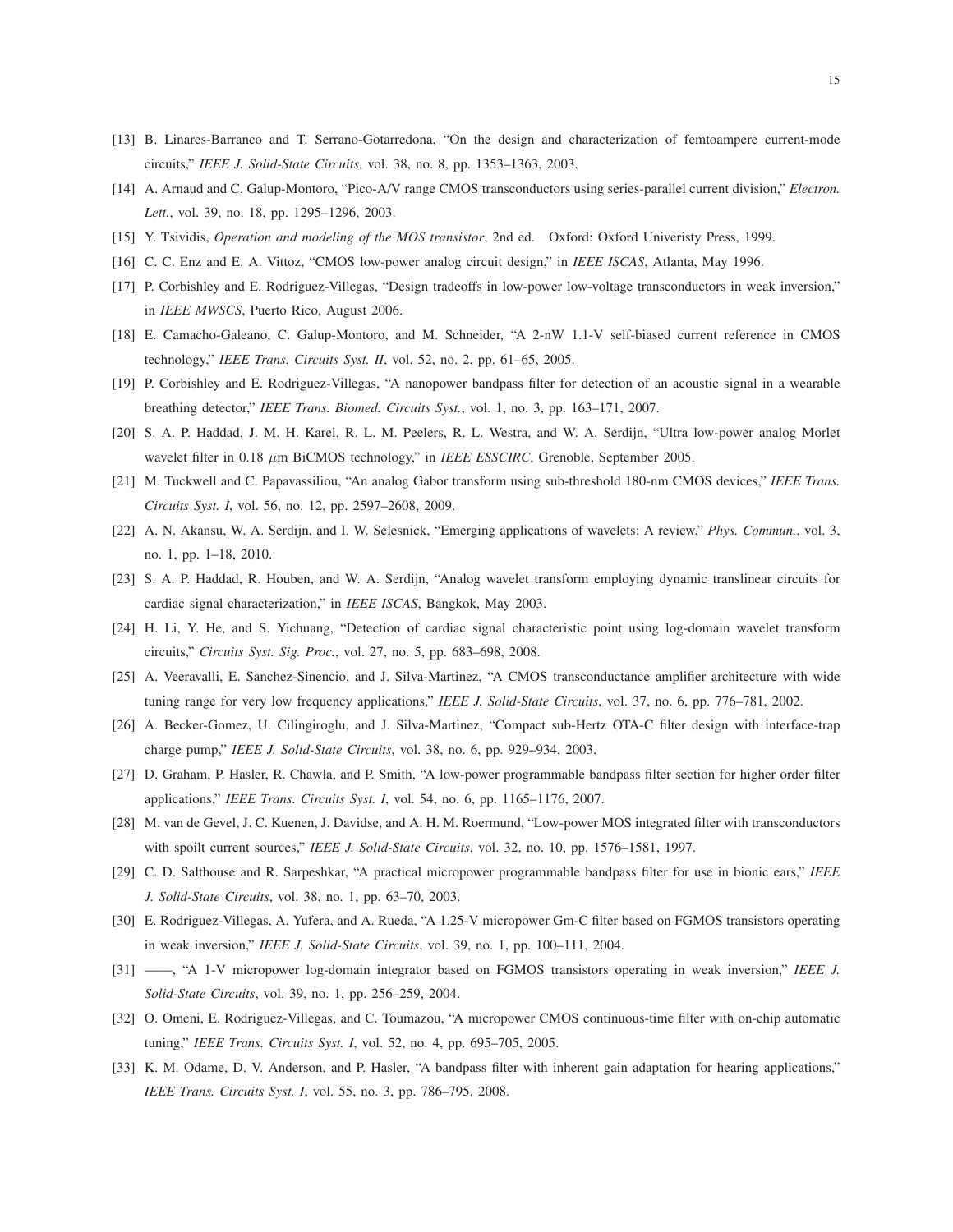

Fig. 1. The LPCWT mother wavelet, shown at scale  $a = 0.1$  and  $T = 0.4$  s, is designed to resemble the Mexican hat mother wavelet impulse response shape [7]. The Mexican hat wavelet is also shown and has been delayed by an amount T to allow a direct comparison to be made.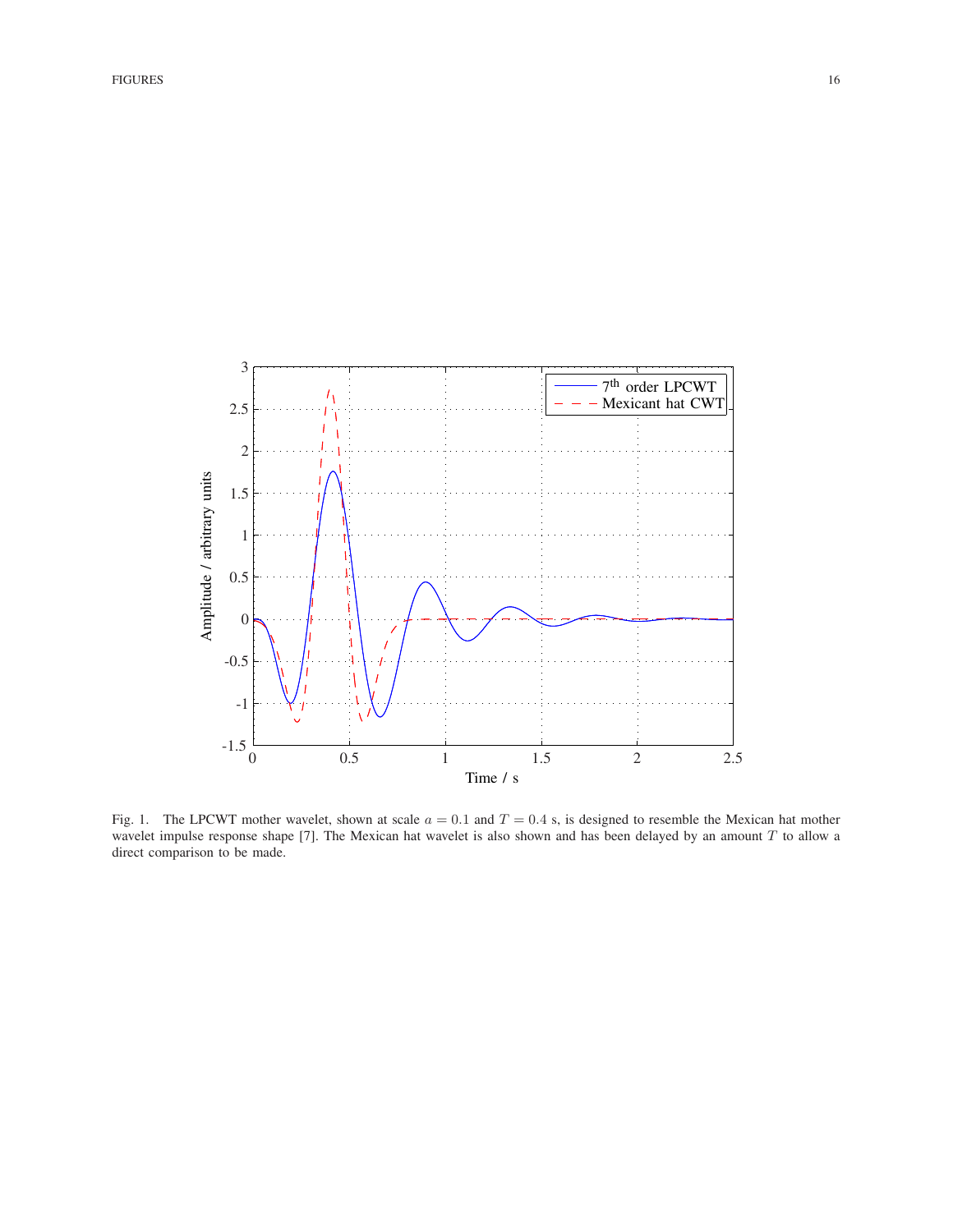

Fig. 2. Filter structures for implementing the 7<sup>th</sup> order LPCWT (3). (a) Doubly terminated LC ladder prototype. (b)  $g<sub>m</sub>C$ simulation of the LC ladder prototype giving the LPCWT circuit implemented on-chip. All transconductances are 100 pS.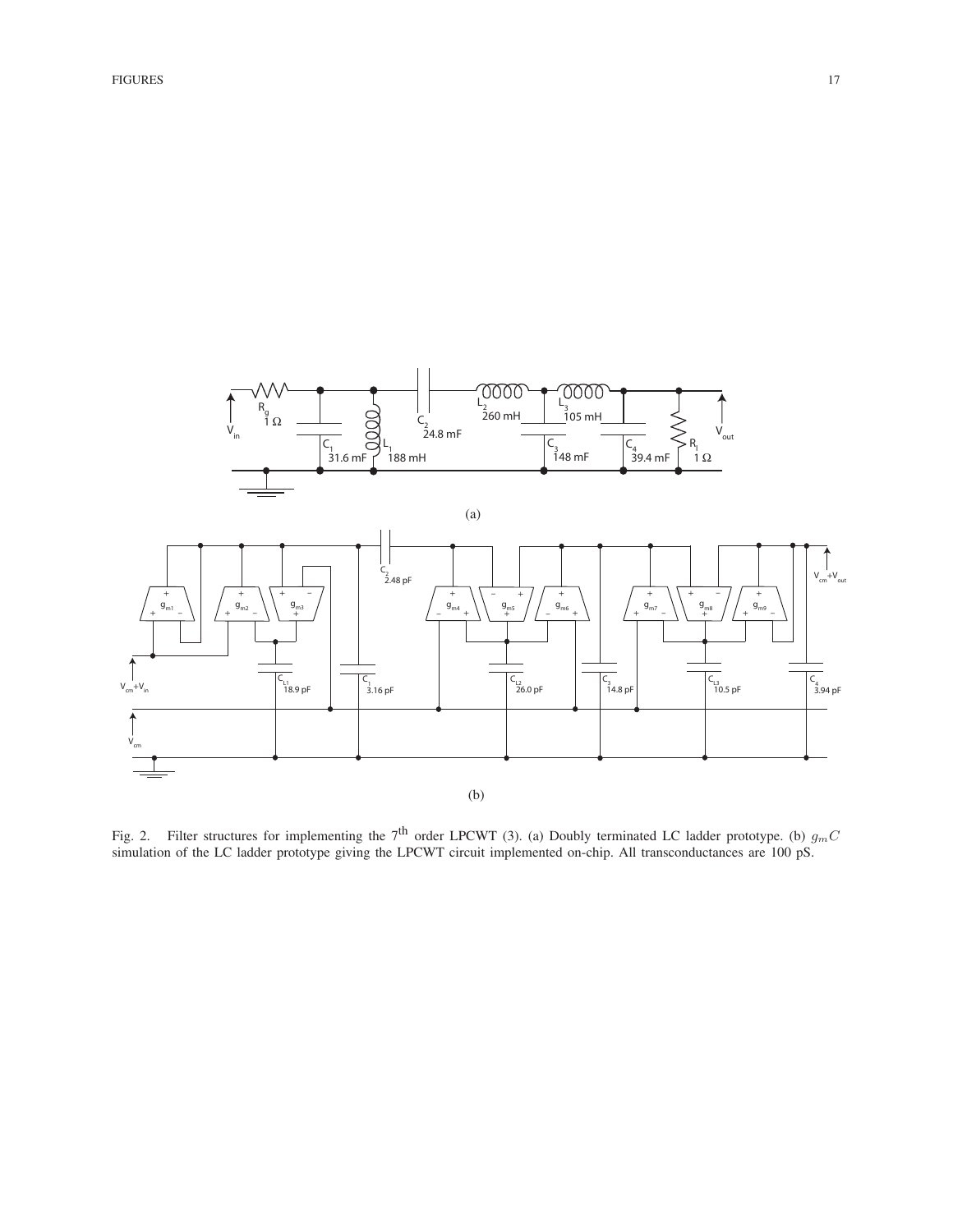

Fig. 3. NMOS differential pair transconductor used in the LPCWT  $g_m C$  filter.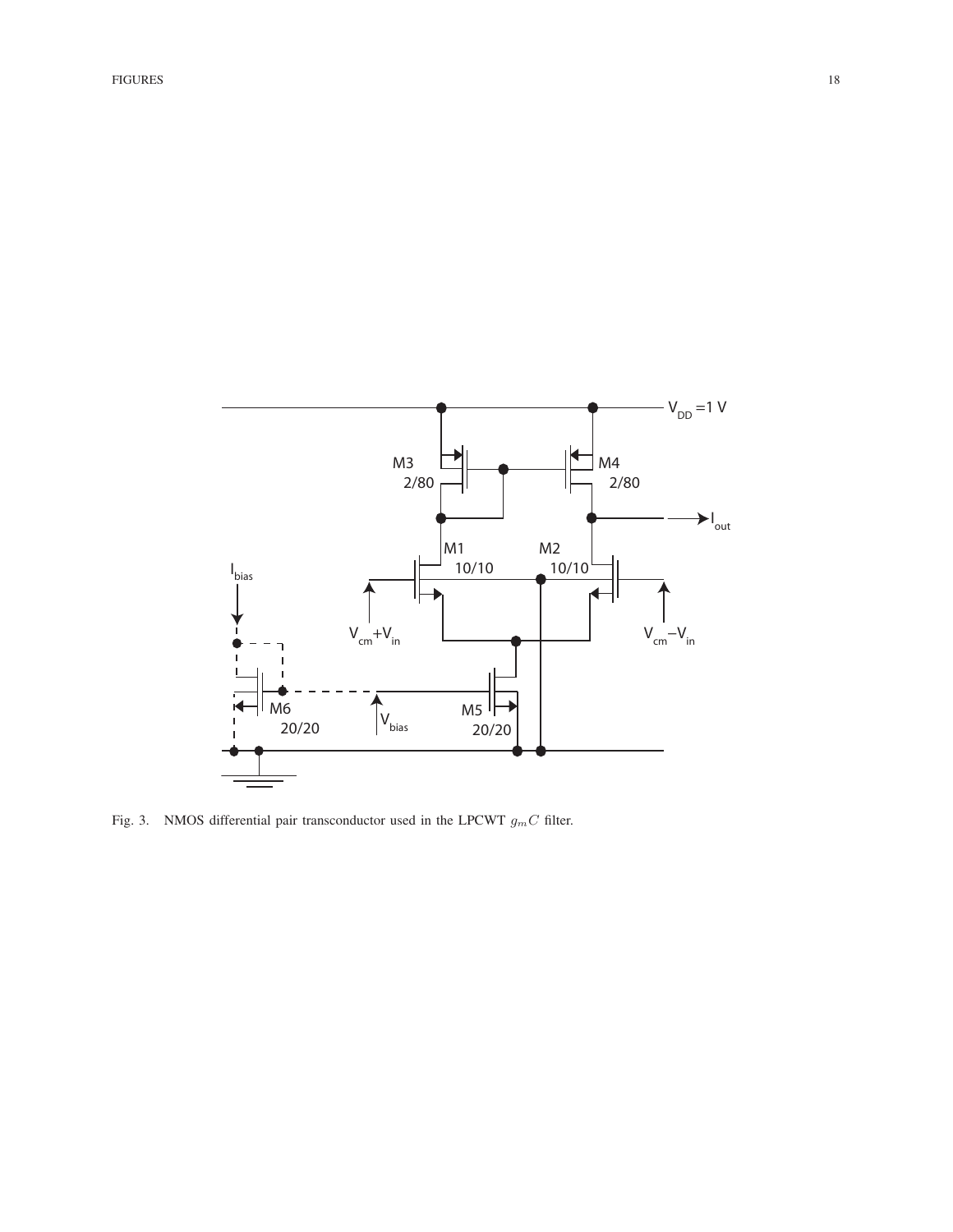

Fig. 4. Summary of trade-offs in deep weak inversion circuit design. (a) Measured  $I_{DS} - V_{GS}$  results demonstrating the use of pico-Amp on-chip currents. At very low currents leakage currents in the bondpad limit the measurable current. (b) Relative current mismatch at different levels of transistor inversion and transistor widths  $(W)$ . All transistor lengths are 1  $\mu$ m. A high mismatch is present in weak inversion, but there is also a levelling off of mismatch between week and deep weak inversion operating regions.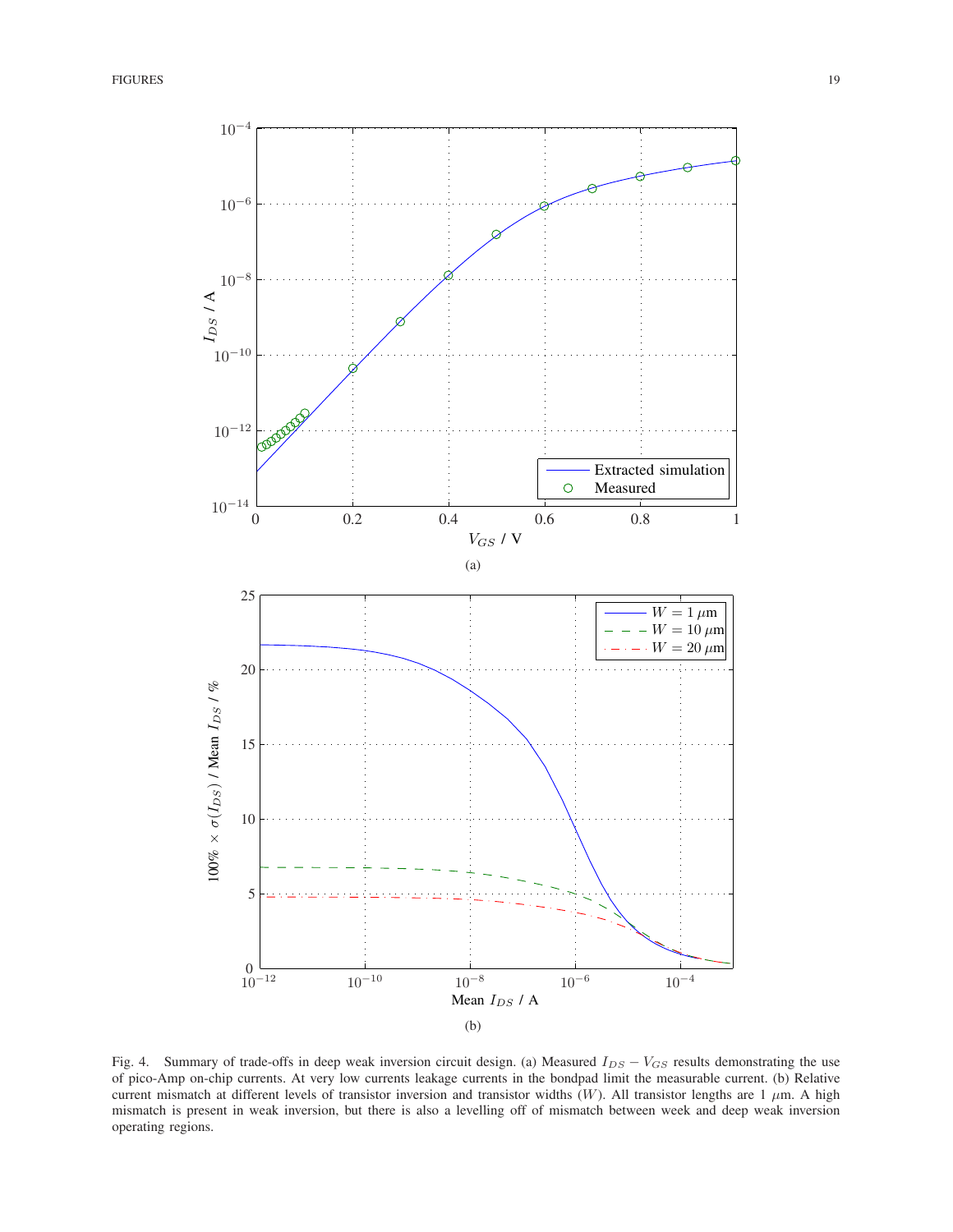

Fig. 5. LPCWT Bode magnitude and impulse responses. The limited transconductor bandwidth introduces distortion to the filter shape when using the ideal 2.48 pF value for  $C_2$ . Pre-distorting  $C_2$  to 3 pF can overcome this from the topology level allowing larger transistors, with better matching, to be used.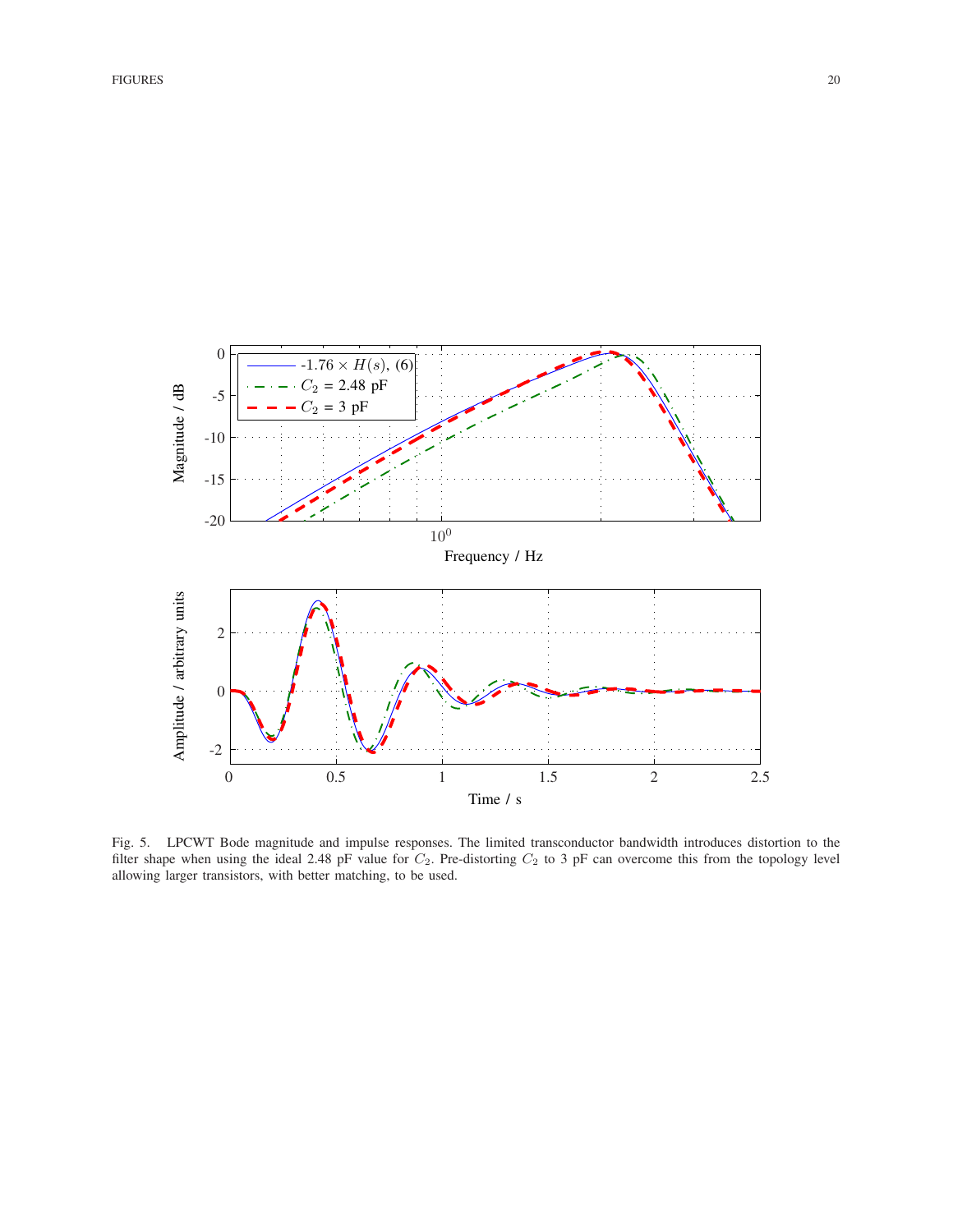

Fig. 6. Micrograph of the fabricated  $g_m C$  filter.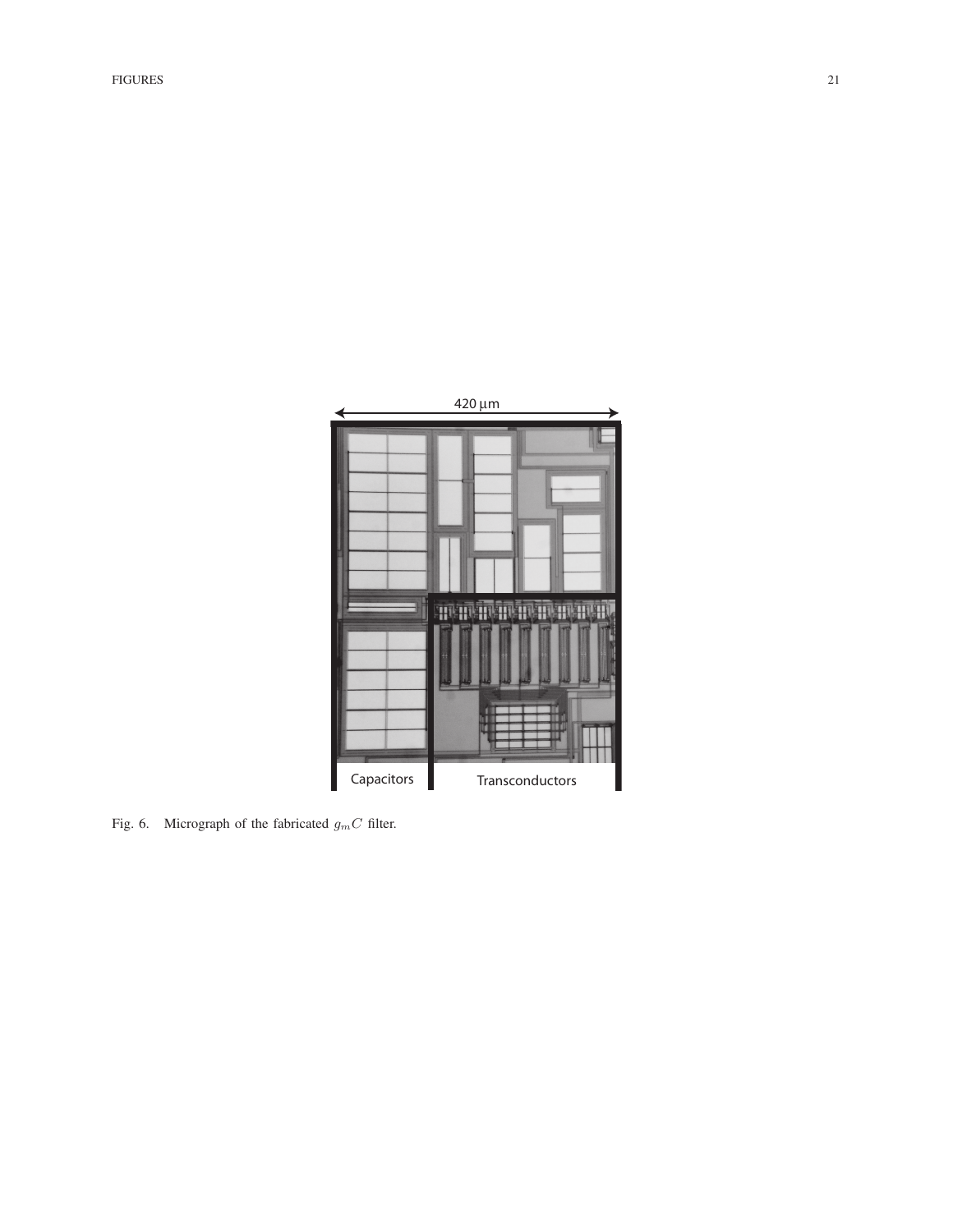

Fig. 7. Measured frequency responses demonstrating the LPCWT operation. The solid blue line shows the ideal LPCWT  $H(s)$ function, (3), and the thick dashed line the measured implementation of this. (a) Responses for ten different chips biased with a 6 pA current. (b) Measured responses for one chip at seven centre frequency tunings. Tuning parameters are given in Table I.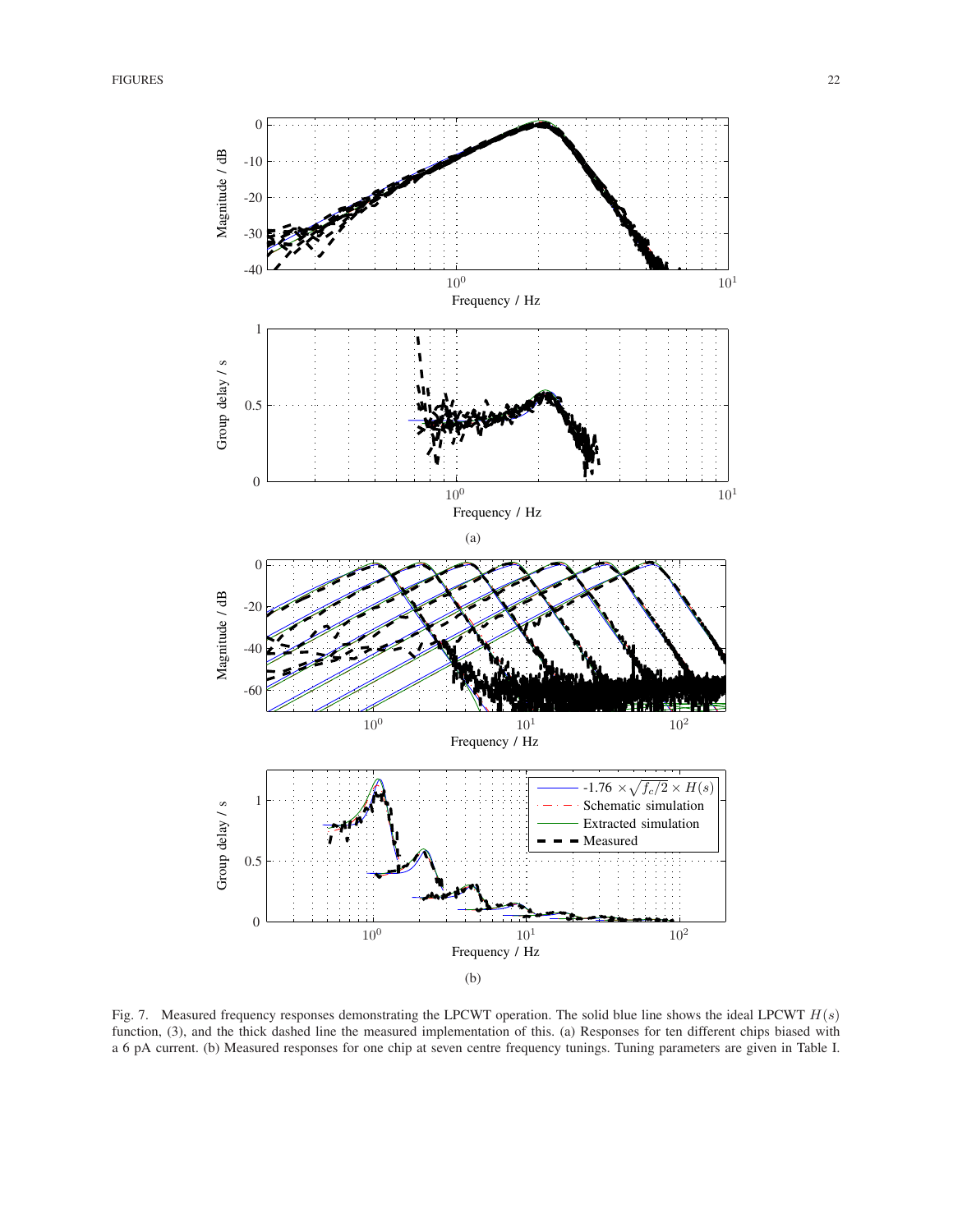

Fig. 8. LPCWT transient responses. (a) Measured impulse response of the 2 Hz LPCWT filter shows the LPCWT wavelet. Before averaging the peak value of each response is shifted to occur at time 0 s. (b) 10 s of EEG data processed by the 2 Hz LPCWT shows the filter operation on real input signals.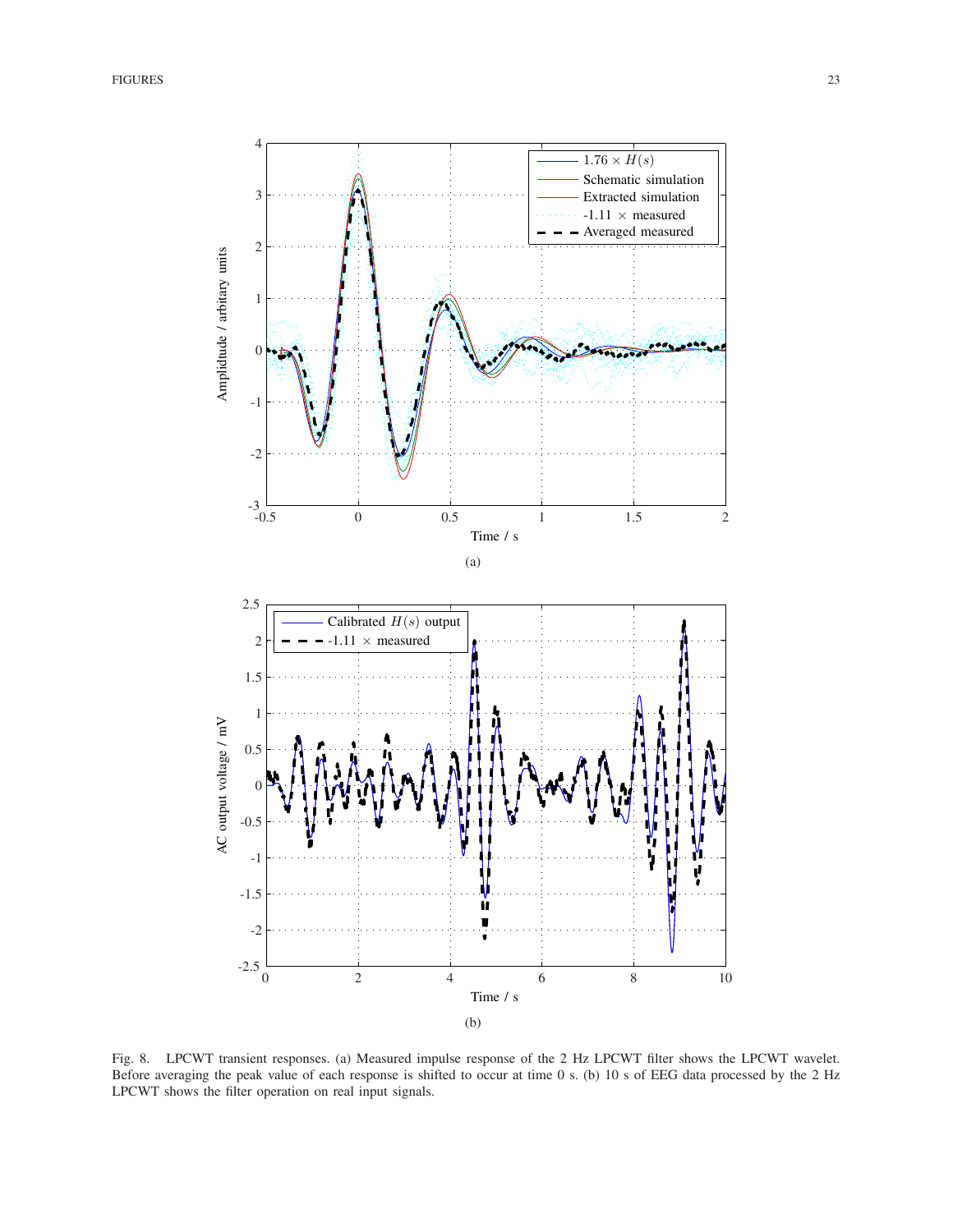# TABLE I

| SIMULATED AND MEASURED BIASING CONDITIONS REQUIRED TO FORM A WAVELET FILTER BANK AS ILLUSTRATED IN |                                                             |  |  |
|----------------------------------------------------------------------------------------------------|-------------------------------------------------------------|--|--|
|                                                                                                    | FIG. 7(B). ALL SIMULATIONS ARE PERFORMED AT $27^{\circ}$ C. |  |  |

| $f_c$ / Hz | $I_{bias}$ / pA |          | $V_{bias}$ / mV |          | Temp. $\text{/} \ ^{\circ}C$ |                        | T/s    |
|------------|-----------------|----------|-----------------|----------|------------------------------|------------------------|--------|
|            | Extracted       | Measured | Extracted       | Measured |                              | $\alpha$               |        |
|            | 3.25            | 2.5      | 119.6           | 62.4     | 26.5                         | 0.2                    | 0.8    |
| 2          | 6.5             | 6        | 141.9           | 85.4     | 26.5                         | 0.1                    | 0.4    |
| 4          | 13              | 13.5     | 164.2           | 111.6    | 26.5                         | 0.05                   | 0.2    |
| 8          | 26              | 28       | 186.5           | 162.9    | 26.0                         | 0.025                  | 0.1    |
| 16         | 53              | 58       | 209.6           | 162.9    | 25.5                         | 0.0125                 | 0.05   |
| 32         | 106             | 115      | 232.2           | 187.9    | 25.0                         | $6.25 \times 10^{-3}$  | 0.025  |
| 64         | 213             | 230      | 254.9           | 210.9    | 25.0                         | $3.125 \times 10^{-3}$ | 0.0125 |

## TABLE II

SUMMARY OF SIMULATED AND MEASURED FILTER PERFORMANCE.

| Parameter                                              | Extracted simulation                           | Measured                                              |  |  |  |  |
|--------------------------------------------------------|------------------------------------------------|-------------------------------------------------------|--|--|--|--|
| Power supply                                           | 1 <sup>V</sup>                                 |                                                       |  |  |  |  |
| CMOS process technology                                | $0.35 \mu m$                                   |                                                       |  |  |  |  |
| Area                                                   | 0.216 mm <sup>2</sup> (420×513 $\mu$ m)        |                                                       |  |  |  |  |
| Centre frequency $(f_c)$ tuning range                  |                                                | Dyadic values in 1–64 Hz range covering EEG bandwidth |  |  |  |  |
| Temperature dependence                                 |                                                | Centre frequency directly proportional to temperature |  |  |  |  |
| Bias current                                           | 6.5 pA (at 27 $\rm{^{\circ}C}$ , $f_c$ 2.1 Hz) | 6 pA (at 26.5 $\degree$ C, $f_c$ 2 Hz)                |  |  |  |  |
| Bias voltage                                           | 141.7 mV (at $27^{\circ}$ C, $f_c$ 2.1 Hz)     | 85.4 mV (at 26.5 $\rm ^{\circ}C$ , $f_c$ 2 Hz)        |  |  |  |  |
| <b>ICMR</b>                                            | $400 - 600$ mV                                 | $400 - 600$ mV                                        |  |  |  |  |
| Signal input range                                     | Up to 20 mV <sub>pp</sub>                      | Up to 20 mV $_{\text{pp}}$                            |  |  |  |  |
| SNR $(\times 100$ pre-amplification)                   | Up to 43 dB                                    | Up to 43 dB                                           |  |  |  |  |
| Output noise (at 2 Hz)                                 | -85.5 dBVrms/ $\sqrt{Hz}$                      | -86.9 dBVrms/ $\sqrt{Hz}$                             |  |  |  |  |
| Input referred noise (integrated)                      | 51 $\mu$ Vrms                                  | 51 $\mu$ Vrms                                         |  |  |  |  |
| over $1.5-2.5$ Hz passband)                            |                                                |                                                       |  |  |  |  |
| THD $(2 \text{ Hz}, 20 \text{ mV}_{\text{pp}})$ input) | $0.26\%$                                       | $0.30\%$                                              |  |  |  |  |
| IMD3 $(2, 2.1$ Hz inputs, 20 mV <sub>pp</sub>          | $-19.99$ dBc                                   | $-20.02$ dBc                                          |  |  |  |  |
| total)                                                 |                                                |                                                       |  |  |  |  |
| Dynamic range (for -20 dBc                             | $42.8 \text{ dB}$                              | $42.8 \text{ dB}$                                     |  |  |  |  |
| IMD3 at output)                                        |                                                |                                                       |  |  |  |  |